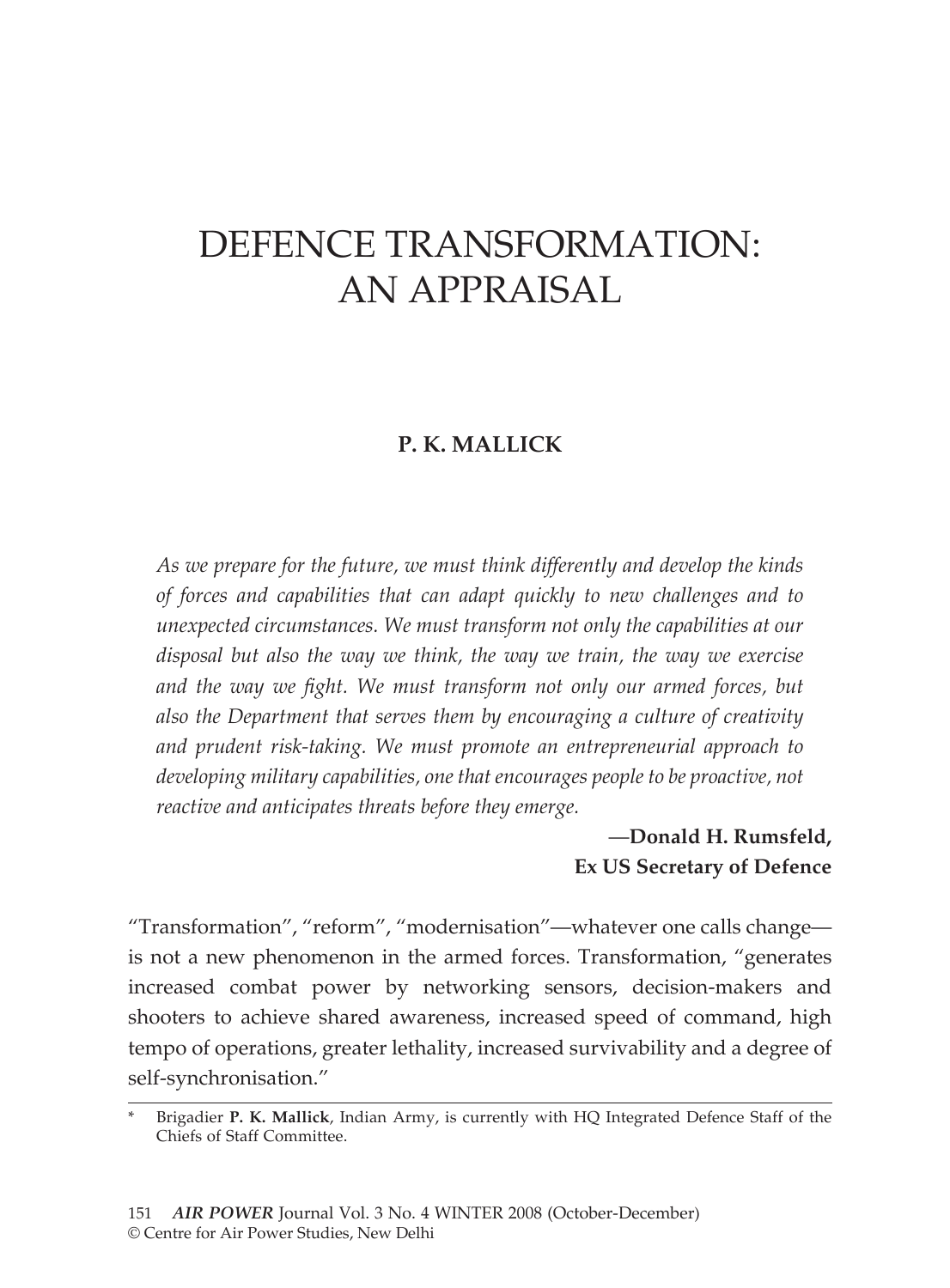**Change is essential, but effecting change is not easy.**

Change is essential, but effecting change is not easy. This has been recognised by senior leaders of armed forces throughout history. Defence transformation has preoccupied the US Defence Department (DoD) for over a decade and holds the promise of a paradigm

shift in the character and conduct of warfare. At the same time, it is more than simply overlaying new technologies and new hardware on existing force structures; it requires fundamental changes in military doctrine, operations and organisation.

While several countries including India are closely studying and assessing the implications of the emerging revolution in military affairs (RMA), they have, for a variety of reasons, made little progress so far in actually transforming their armed forces along its lines. In fact, most countries are unlikely, despite their best efforts, to move beyond "modernisation-plus," at least not in the near future.

The concept, doctrine, organisation, threat perception, leadership, budget, culture and level of technology used by us in India are at wide variance with the USA. However, we must keep ourselves abreast with all transformational activities happening across the globe, draw the correct lessons, and change the Indian armed forces as per our conditions that prevail in the subcontinent, while keeping a close watch on the Global War On Terrorism (GWOT).

In this essay, a detailed analysis of defence transformation presently in progress in the USA will be carried out. The significance of technology, jointmanship, leadership, logistics, training, culture, budget and limitations of transformation and its implications for the Indian armed forces will be carried out

#### **Information Age**

*What we are seeing, in moving from the Industrial Age to the Information Age, is what amounts to a new theory of war: power comes from a different place, it is used in different ways, it achieves different effects than it did before. During the Industrial Age, power came from mass. Now power tends to come*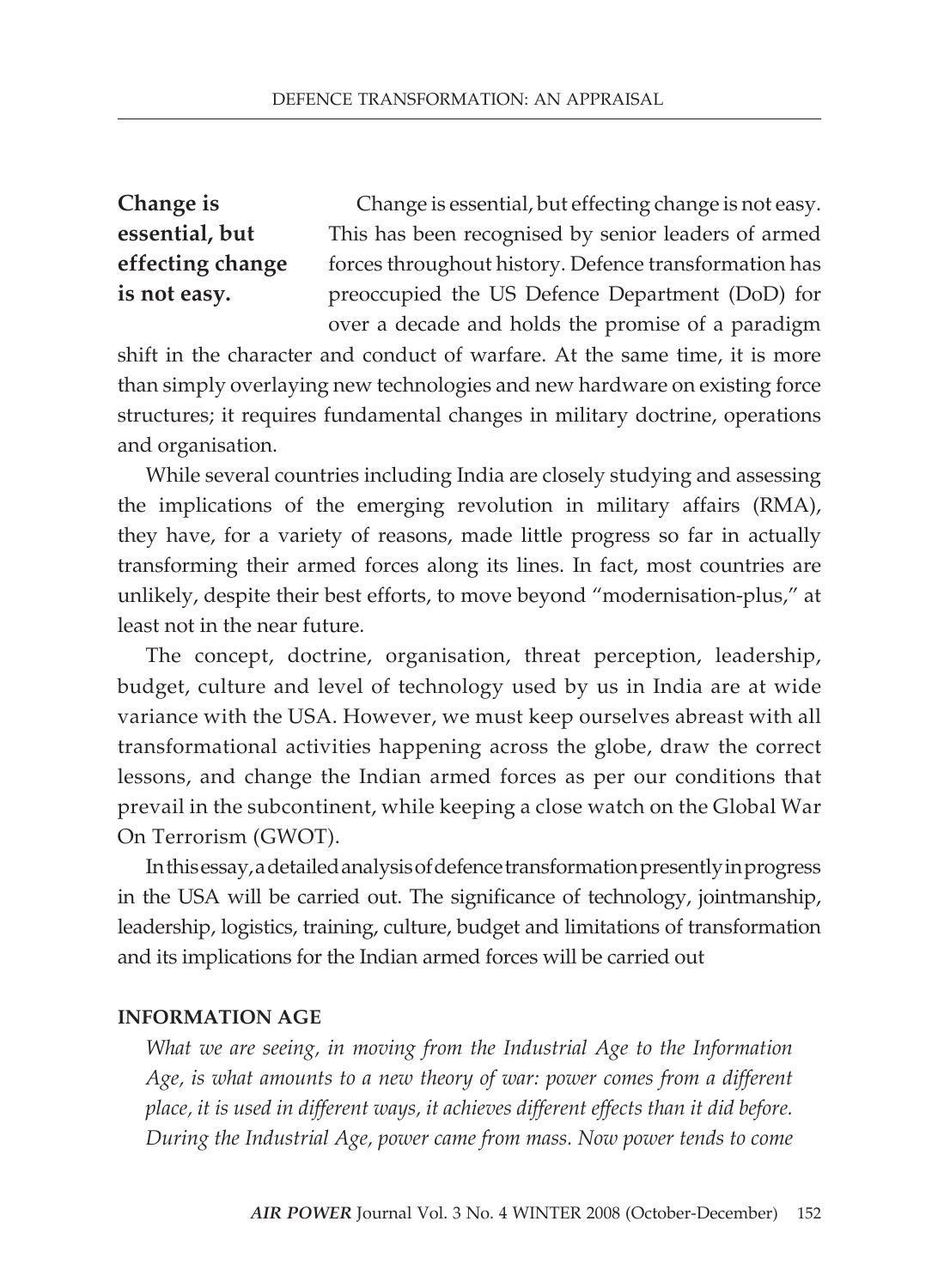*from information, access and speed. We have come to call that new theory of war network-centric warfare. It is not only about networks, but also about how wars are fought—how power is developed.*

> **—Vice Admiral (Retd) Arthur K. Cebrowski, Director, Office of Force Transformation, IEEE Spectrum**

#### *Primary Characteristics of the Emerging Way of War*

Although the concept of what the future force will look like and how it will conduct military operations is still evolving, two salient characteristics seem to stand out. It will be a joint, network-centric force and it will be capable of executing effects-based operations (EBO), enabled by network-centric warfare (NCW). Already, the combination of modern technology and new operational concepts has enabled networked units and individual platforms to operate together in ways not considered possible just a few years ago. NCW is characterised by the ability of geographically dispersed forces to attain a high level of shared battlespace awareness that is exploited to achieve strategic, operational and tactical objectives in accordance with the commander's intent. This linking of people, platforms, weapons, sensors and decision aids into a single network creates a whole that is clearly greater than the sum of its parts. The result is networked forces that operate with increased speed and synchronisation and are capable of achieving massed effects, in many situations without the physical massing of forces required in the past.

#### **What Is Transformation**

*It is not the strongest of the species that survives nor the most intelligent that survives. It is the one that is the most adaptable to change.*

#### — **Charles Darwin**

The US DoD has defined transformation in one document as a process that shapes the changing nature of military competition and cooperation through new combinations of concepts, capabilities, people and organisations that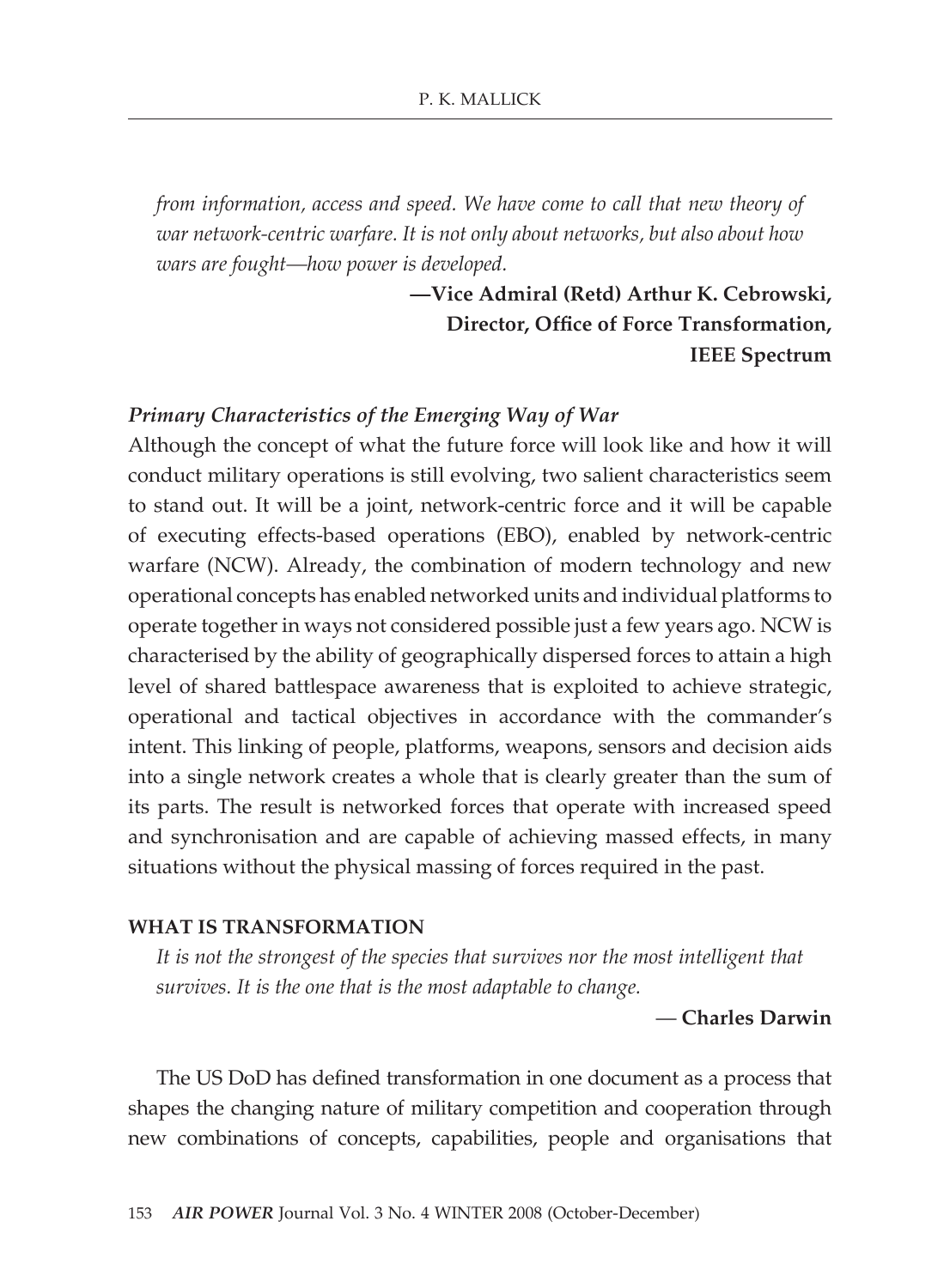exploit the nation's advantages and protect against asymmetric vulnerabilities to sustain the strategic position, which helps underpin peace and stability in the world. Transformation anticipates and creates the future and deals with the coevolution of concepts, processes, organisations and technology. Profound change in any one of these areas necessitates change in all. Transformation also identifies

**Transformation is a process that shapes the changing nature of military competition and cooperation through new combinations of concepts, capabilities, people and organisations that exploit the nation's advantages.**

and leverages new sources of power. Military transformation is about changing the culture of the armed forces. Therefore, transformational activity must facilitate a culture of change and innovation in order to maintain competitive advantage in the information age. That culture must foster leadership, education, processes, organisations, values and attitudes that encourage and reward meaningful innovation.

## *Office of Force Transformation*

To help implement transformation, the US DoD created the Office of Force Transformation (OFT), which resides within the Office of the Secretary of Defence (OSD). OFT is a small office with a staff of fewer than 30 people and an annual budget of roughly \$30 million. It reports directly to the secretary of defence. Among other things, OFT issues guidance to the rest of DoD on transformation; reviews and approves transformation plans submitted by the military services and DoD agencies; acts as a generator, promoter and clearing house of ideas for transformation; and generally evangelises in support of transformation.

As illustrated in Fig. 1, military transformation begins at the strategic level. Guided by defence strategy, the military transformation strategy and the joint vision, joint war-fighting concepts are developed. The joint war-fighting concepts will focus on the development and acquisition of joint war-fighting capabilities across doctrine, organisation, training, material, leadership and education, personnel and facilities.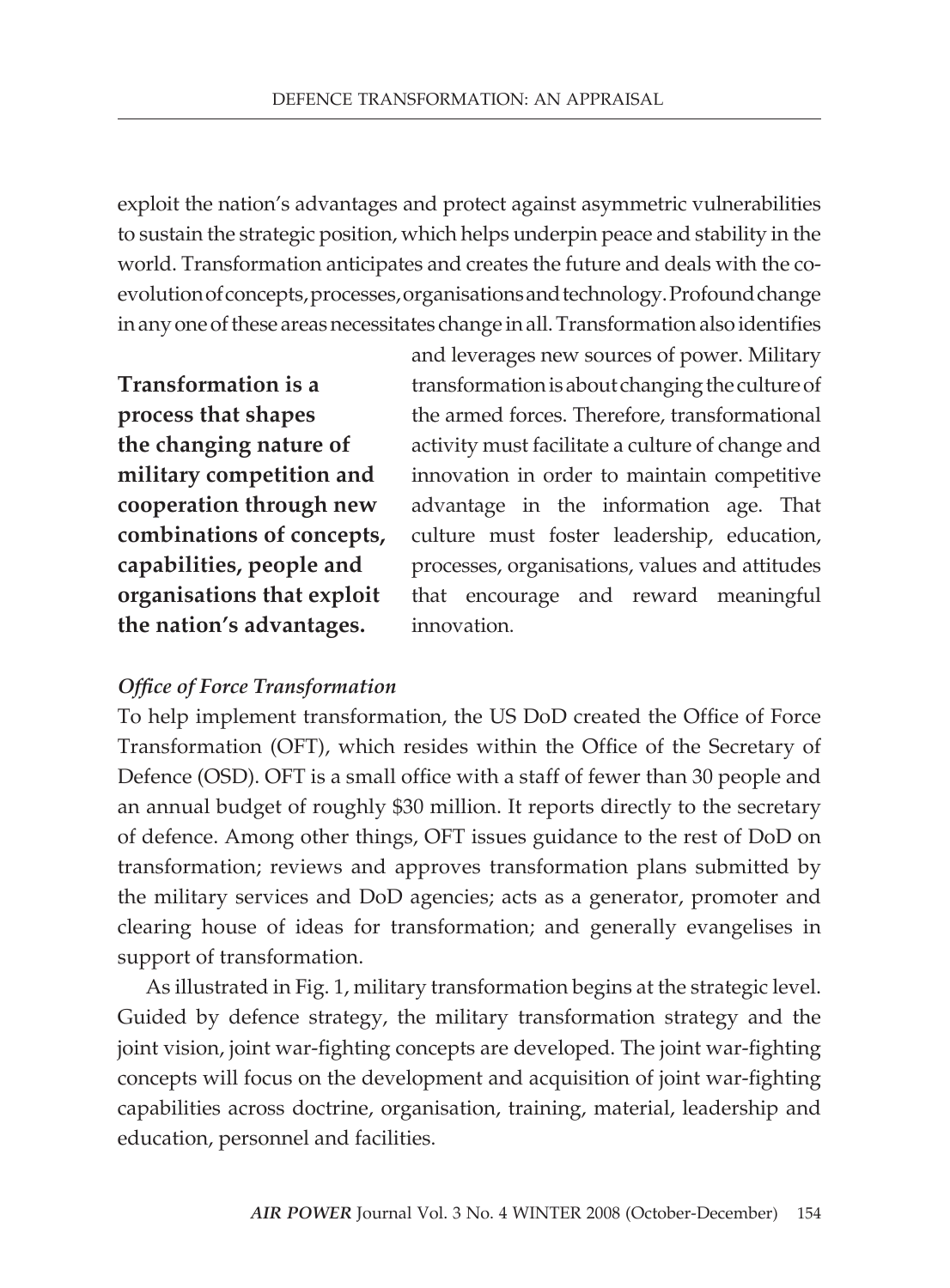

## *Scope of Defence Transformation*

Overall, the scope of defence transformation encompasses three major areas: how business is done inside the department, how work is done with interagency and multinational partners, and how we fight.

## *Military Transformation Process*

The military transformation process depicted in Fig. 2 begins with an analysis of the strategy, threat and technology drivers for transforming the force and the six critical operational goals, which provide the focus for the department's transformation efforts. Transformational capabilities will be attained when the results of concept development and experimentation are implemented in selected elements of the US armed forces.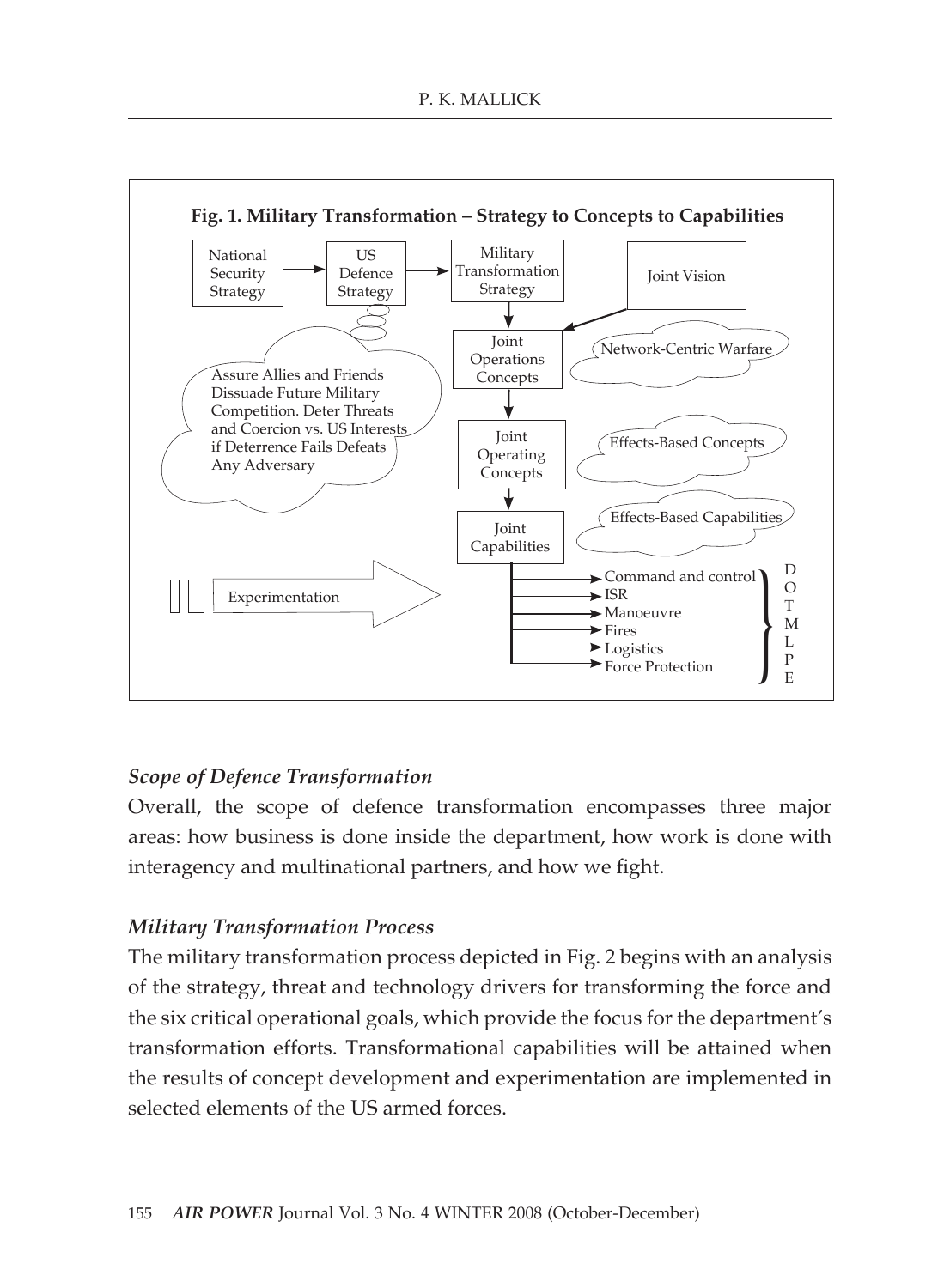

## *Military Transformation Strategy*

The department's overall strategy for transforming consists of three parts: transforming culture; transforming processes; and transforming capabilities through force or military transformation. The four pillars that constitute essential elements of the department's force transformation strategy are:

- Strengthening joint operations.
- Exploiting intelligence advantages.
- Concept development and experimentation.
- Developing transformational capabilities.

Successful implementation of the department's force transformation strategy will accelerate the ongoing shift from an industrial age to an information age military. This is a matter of developing competency for the new age. Future military operations will be conducted using more network-centric forces. The tactical and operational effectiveness of widely dispersed forces will be enhanced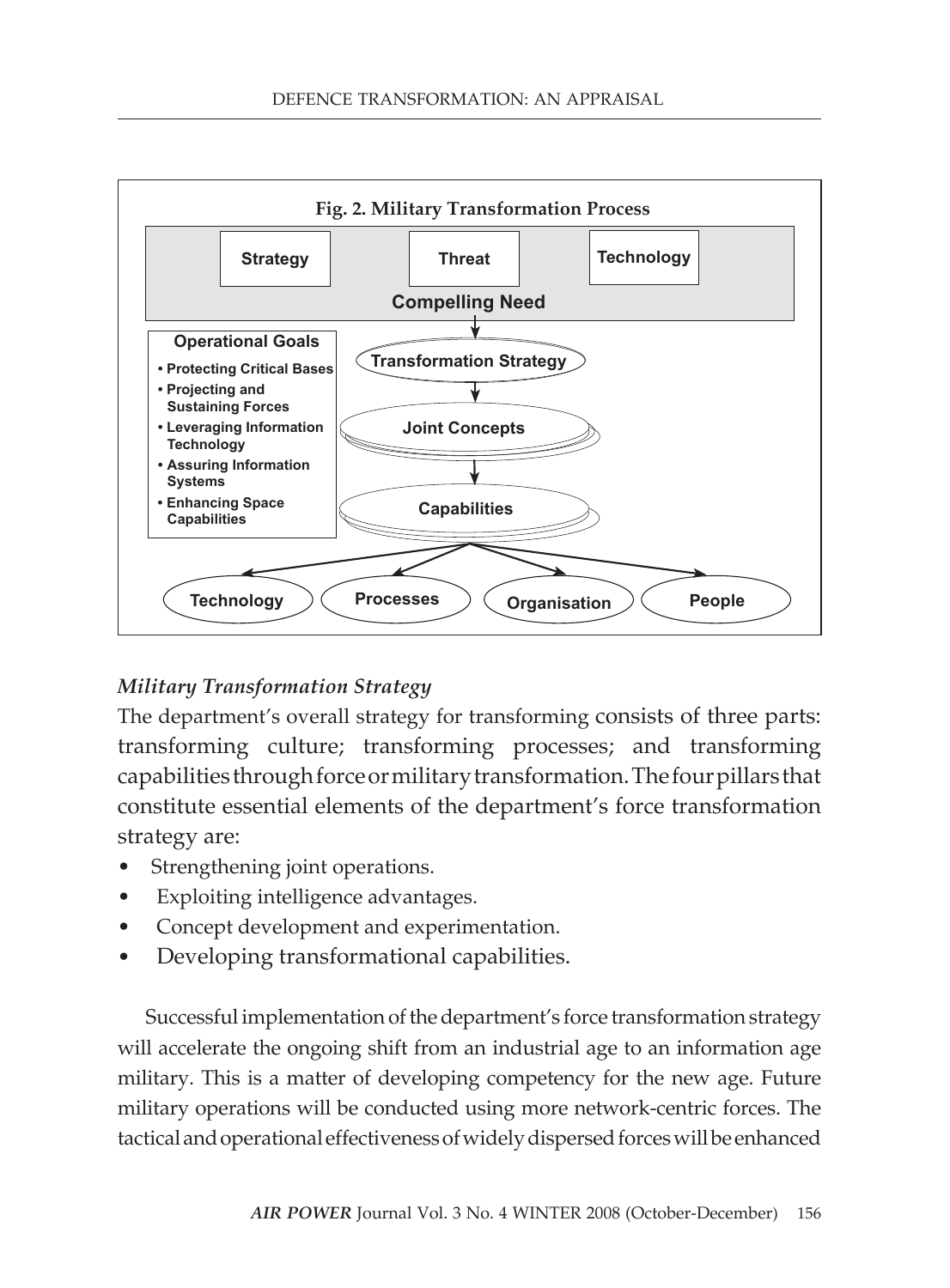by increasing information sharing via a secure network that provides actionable information at all levels of command. This in turn will create conditions for increased speed of command and opportunities for self-synchronisation across the battlespace. The first step towards the development of a network-centric joint force is to invest more now in the four military transformation pillars.

#### **Joint Transformation**

*Separate ground, sea and air warfare is gone forever. If ever again we should be involved in war, we will fight in all elements, with all Services, as one single concentrated effort. Peacetime preparatory and organisational activities must conform to this fact.*

#### — **President Dwight D. Eisenhower**

At its extreme, jointness means the full integration of the different Service divisions,i.e., where capabilities are "born joint." Jointness would be far more prevalent and would penetrate further into each service than it has in the past. This concept of jointness seems consistent with the Services each retaining the responsibility and authority to create and sustain specific defence capabilities but engaging jointly in planning the capabilities needed, allocating the capabilities across the Services, deciding on battle plans and tailoring the modules to be deployed.

Meanwhile, each of the military Services has been developing new operational concepts to implement Joint Vision 2020. The navy has focussed on NCW, using new information technologies to link the forces together digitally. The air force has concentrated on EBOs, which assess how best to destroy the enemy, with minimal collateral damage. The army has focussed on rapid decisive operations (RDOs), that is, reaching the conflict quickly and acting before the enemy can react. Elements of these three strategies are merging together.

#### **Technology**

*It is not that Generals and Admirals are incompetent, but the task has passed beyond their competence. Their limitations are due not to a congenital*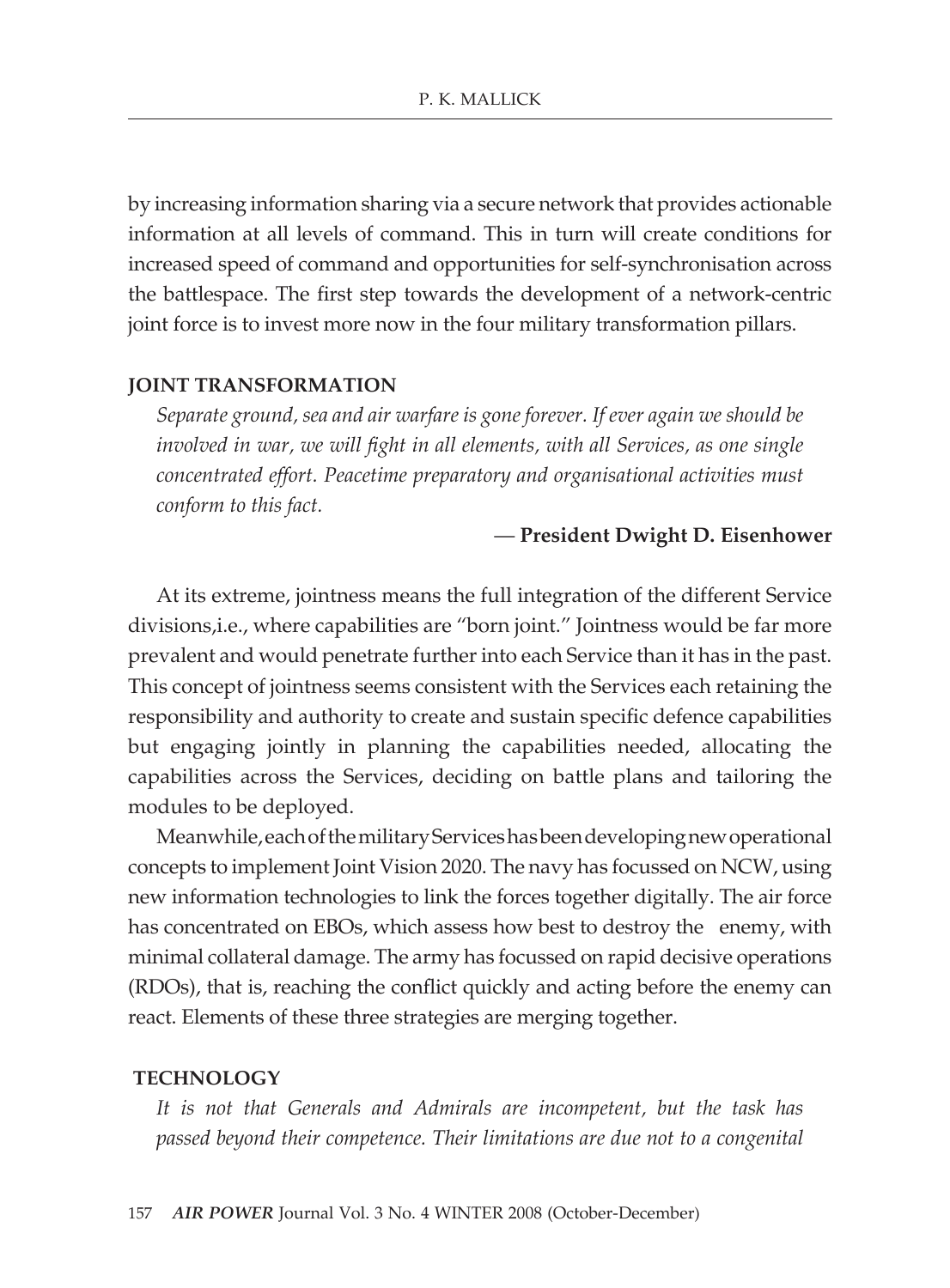*stupidity—as a disillusioned public is so apt to assume—but the growth of science, which has upset the foundations of their technique. The only way of salvation would be to survey the problems in complete detachment and from the widest point of view.*

# — **B. H. Liddel Hart** *From Thoughts of War*

#### *What Weapons and Systems are Transformational?*

Although transformation involves changes in organisation and concepts of operations, much of the debate over transformation has centred on which military weapons and systems should be deemed transformational or not. Experts disagree on this question, even when working from a common definition of transformation. As a result, lists of weapons and systems that qualify as transformational differ from one source to the next. Weapons and systems that have frequently been identified as closely associated with the Administration's transformation vision include but are not necessarily limited to the following:

- Command, control, communication, computers, intelligence, surveillance, reconnaissance (C4ISR) systems that link military units into highly integrated networks for conducting NCW.
- Forces for countering terrorists and weapons of mass destruction.
- $\triangleright$  Space systems.
- > Missile defence.
- > Unmanned vehicles.
- $\triangleright$  Special operations forces.
- > Precision-guided air-delivered weapons.
- $\triangleright$  Lighter and more mobile army ground forces.
- $\triangleright$  Smaller and faster navy surface ships.

A few technologies stand out as especially needed for today's new missions: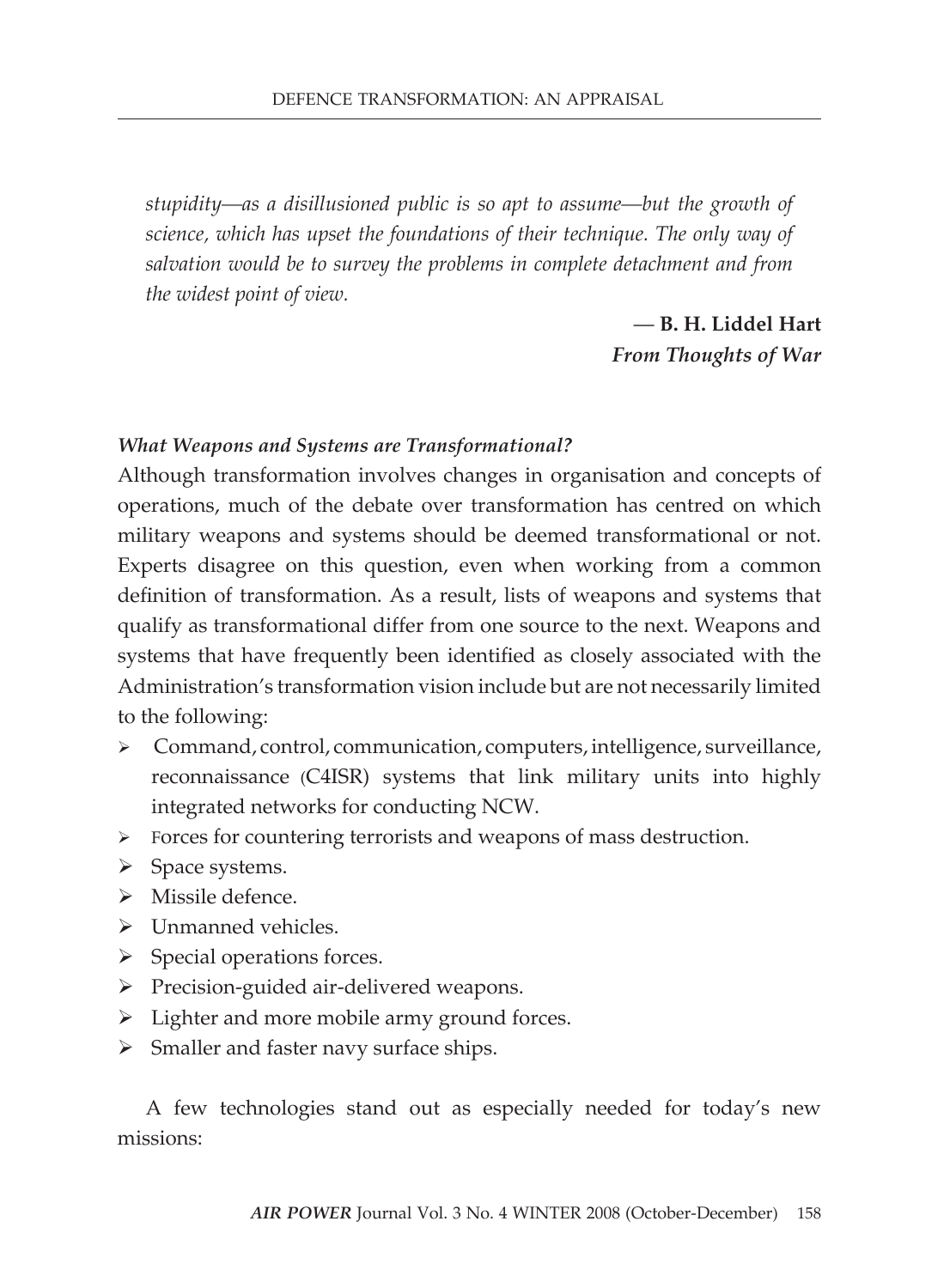- Unmanned aerial vehicles (UAVs) and space-based radar for persistent surveillance.
- Information operations, both offence and defence.
- Storage and retrieval of information—data mining.
- Tagging for tracking, identification and forensics.
- Space control.
- Biochemical defence.

Critics say that transmitting accurate information in real-time to systems and units that can act on it immediately is the challenge. Because battlefield information and intelligence flows through and across multiple organisational boundaries and interfaces, it will inevitably be delayed, altered, or otherwise distorted. Staffs will take time to analyse and interpret new information and propose courses of action rather than immediately pass it unfiltered to subordinate and adjacent formations

Separating the important from the unimportant has always daunted commanders and staffs. Time rushes on as commanders and staffs wrestle with the thorny problems of battle command. What is the best system to engage an emerging target? How can we be sure who is really there? Is this important enough to postpone other engagements? What about collateral damage and innocent civilians? How much information should be pushed down to small units and how much can they digest? Who else needs to know? Who must approve the strike?

These and other factors affect the technical problem of data transmission. They are not trivial concerns, nor are they particularly susceptible to technical solutions. In fact, the explosion of automation and computer systems in headquarters has brought an increase, not a decrease, in the size of headquarters staffs. So long as people make battlefield decisions, they will stop and think. So long as militaries are hierarchical, commanders

**The explosion of automation and computer systems in headquarters has brought an increase, not a decrease, in the size of headquarters staffs.**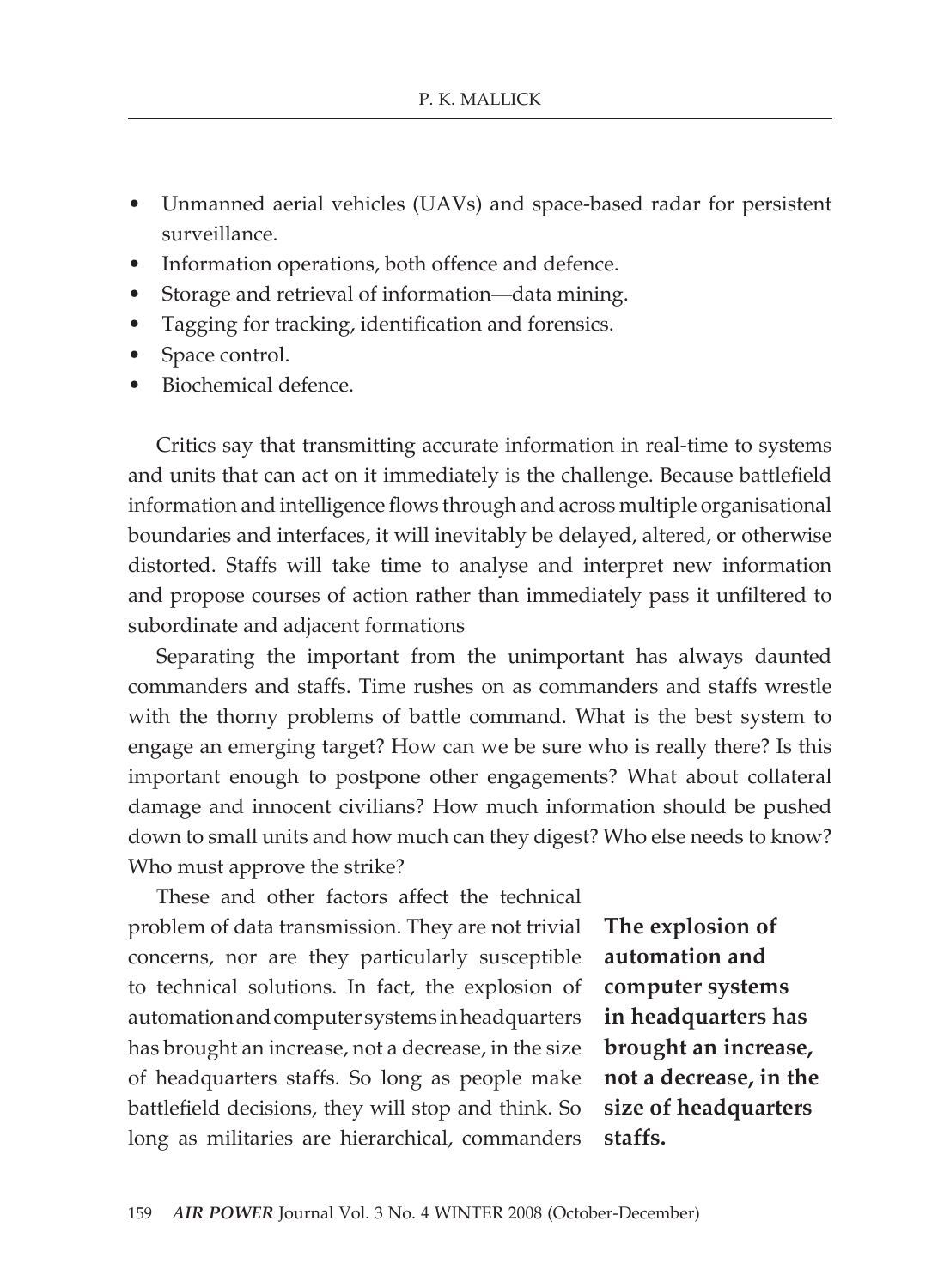will use their discretion. Whenever information crosses an organisational boundary, it will be altered, however subtly.

Advanced command and control (C2) is a two-edged sword: it can lead to less centralised operations or more micromanagement from far. The reality is that satellite communication has allowed decisions on the battlefield in Iraq or Afghanistan to be made at Headquarters (HQ) Central Command in Tampa, Florida. Sometimes involvement at the highest HQ is necessary as we have seen in the case of the siege of the Hazratbal shrine by terrorists when, in the glare of the media, operations are carried out live and there is no time to go through all the intermediate formations. Of course, intermediate formation HQs will feel left out.

Experience in the streets of Mogadishu, in the air over Kosovo and in Afghanistan and Iraq suggests that severe weather, air defence, complex terrain and urban environments still make combat a very close fight. Critics say that the most critical transformational weapon today is the improvised explosive device (IED) used by insurgents and terrorists. Technology has its limitations in close combat.

#### **Culture and Innovation**

#### *Transformed Culture and Processes*

The strategy for achieving transformation in the Department of Defence must begin with an effort to transform the overall culture into one where innovation and informed risk taking are encouraged and rewarded – a culture that is characterised by the information age. This must be done through leadership development and education, an increased emphasis on concept development and experimentation and changes in the personnel system and incentive structure. Senior leadership must set the example by fostering innovation and adopting information age technologies and concepts.

#### *Innovation = Creativity x Implementation*

Innovation, so vital to the transformation process, is dependent upon creativity, the development of new organisational and operational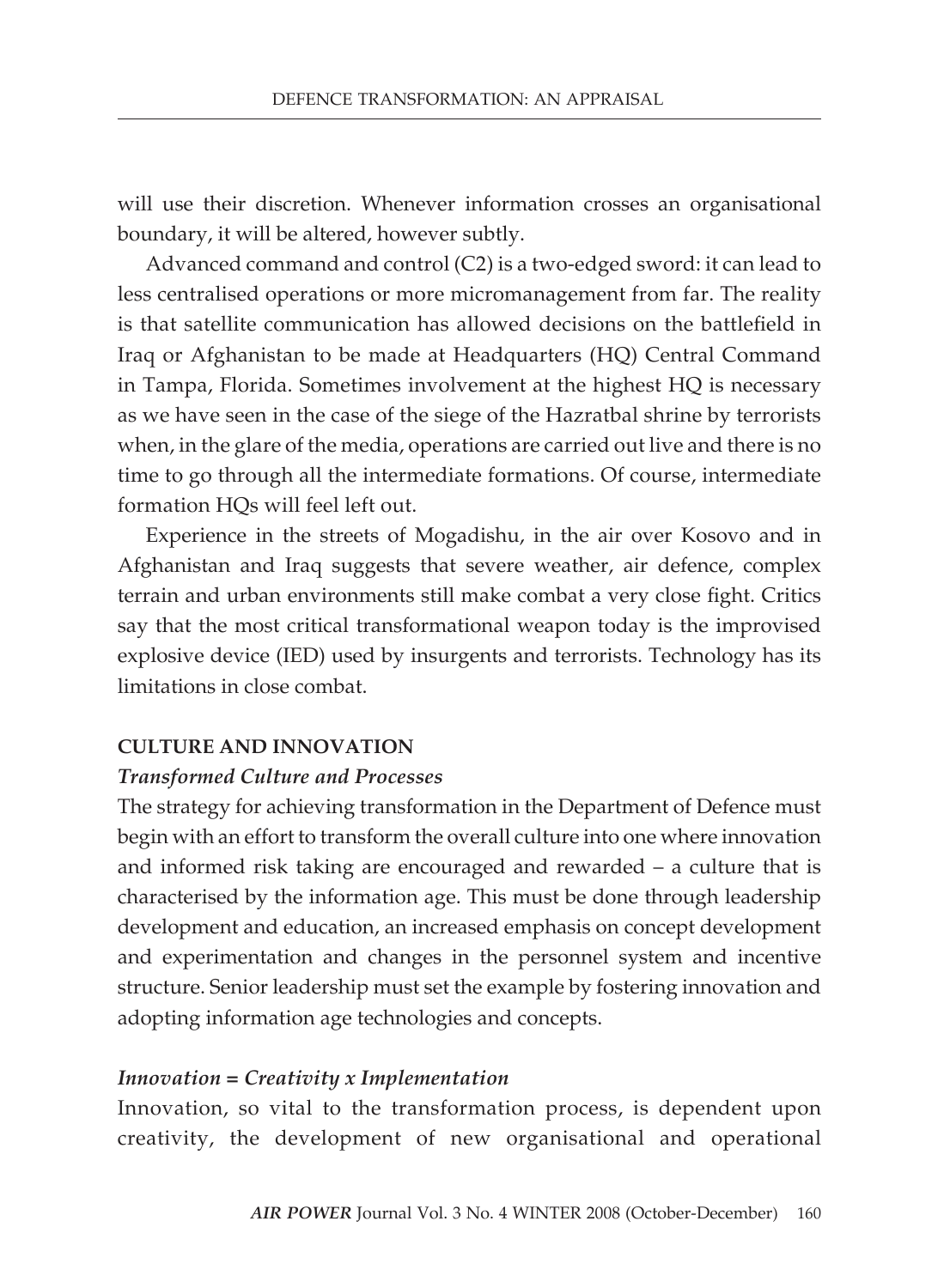concepts, processes and technologies. For meaningful innovation to occur, however, creativity alone will not be sufficient; implementation is equally important. Without interested customers to conduct experiments, demonstrations, tests and evaluations and ultimately, adopt new concepts, processes and technologies for the conduct of real-world operations, innovation will not occur.

Together, creativity and implementation will have a multiplying effect in providing own forces with innovative new capabilities. We must encourage innovation and the sharing of knowledge and operational experimentation among the Services. This will enable to discourage and ultimately defeat of the development of new capabilities and effective asymmetrical strategies by adversaries.

#### **Leadership**

*If the mind is to emerge unscathed from this relentless struggle with the unforeseen [in war], two qualities are indispensable: first, an intellect that, even in the darkest hour, retains some glimmerings of the inner light which leads to truth; and second, the courage to follow this faint light wherever it may lead.*

— **Carl von Clausewitz**

The leadership development process must result in leaders who are competent, have the right education and experience through schooling and assignment processes, are of sound character and integrity, cherish dignity, have the self-discipline to always do what's right and understand human nature and how they can influence human nature at any given point to accomplish the mission. The leader must also be confident in his own abilities to operate independently if

**The leader must also be confident in his own abilities to operate independently if necessary and on operations with direct visibility to the highest levels of government and army leadership.**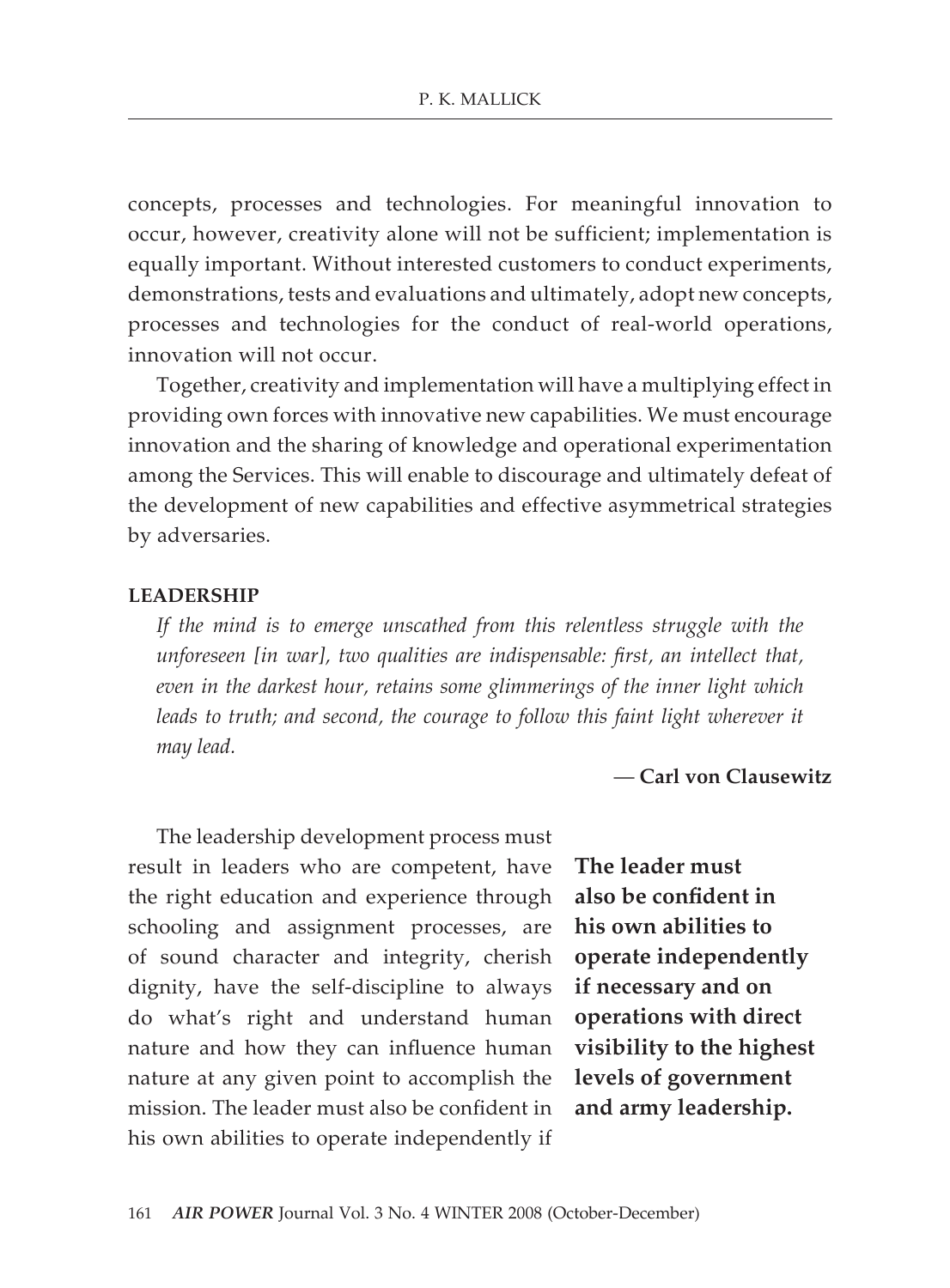necessary and on operations with direct visibility to the highest levels of government and army leadership. The leader must have the confidence in the capabilities of subordinates where trust among all is second nature and never questioned.

"I don't need someone who's only good at the killing and breaking, I need somebody who has the breadth of education experience and intellect to take on all the rest of these missions that he or she is going to be saddled with when the shooting stops or when it subsides to some level. They're the ones that are going to count on the ground out there, more than anything else. And I think that's the issue in any discussion as to what happens to our military from here on out."(Source: Gen Anthony Zinni, Address at the Marine Corps Association and Naval Institute: Forum 2003: "How Do We Overhaul the Nation's Defense to Win the Next War?", Crystal Gateway Marriot, Arlington, VA, September 4, 2003).

Retired US Army Chief of Staff Gordon Sullivan warns about this very same point when he cautions, "The old maps, the old ways of doing business will not work in today's new territories. Simply improving an existing process will not solve a problem… Doing the same thing you have always done—no matter how much you improve it—will get you only what you had before"(Sullivan & Harper, *Hope is not a Method*, New York : Times Business 1997, p.152). Military thinker Trevor Dupuy in his book *Understanding War* (1987) advanced an important idea about the actual importance of technology in warfare. In the chapter "Technology and Human Behavior in Combat", he asserted that historical data about war indicates, "No technology, no weapon, however great its actual or potential lethality, has been more important for the winning of battles or wars as the men who controlled the weapons … the essential nature of war has not changed. Wars are fought by men and there has been no discernible difference in the fundamental nature of man over the past five thousand years of recorded history. Because the nature of man has not changed, neither has his basic objective when he turns to war: the employment of lethal instruments to force his will upon other men with opposing points of view."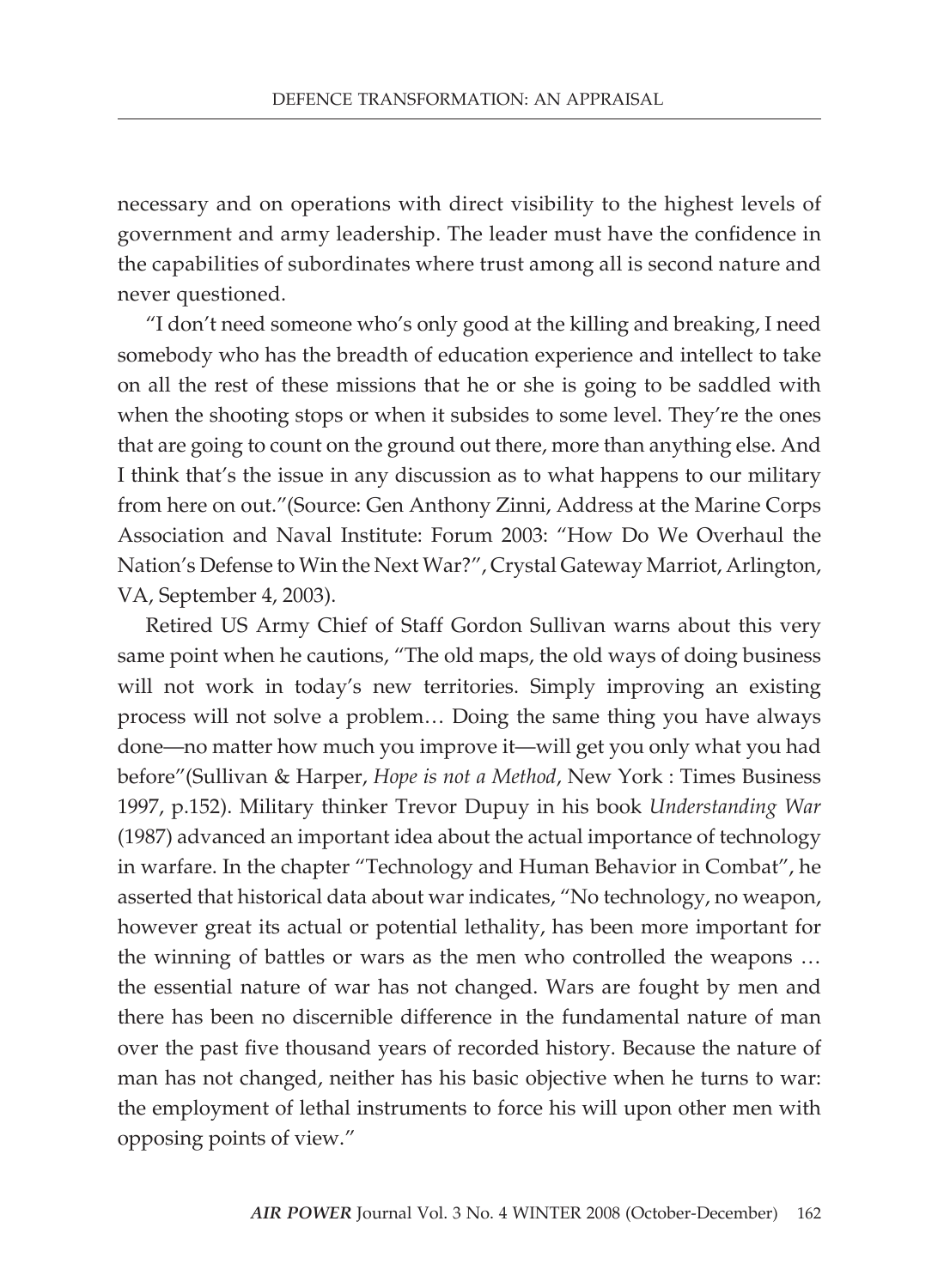

## *Innovative Change Agents Discouraged*

One widely recognised ingredient for successful transformation has been a visionary group of visionaries with relatively persistent tenures, that dare to conceive of bold new ways of conducting warfare. Admiral William Owens asked before he retired. "Where is the revolutionary who will lead the RMA?" There was no one he could point to. No Billy Mitchells, no Alfred Mahans, no George Pattons, no George Marshalls. What is different about the army now versus times in the past is that there are currently no rewards for risk taking and even the smallest mistakes are punished. As an officer in the US Army Command and General Staff College Survey stated, "Risk aversion has become a military cultural thing; commanders are not willing to take risks (and subordinates know it)."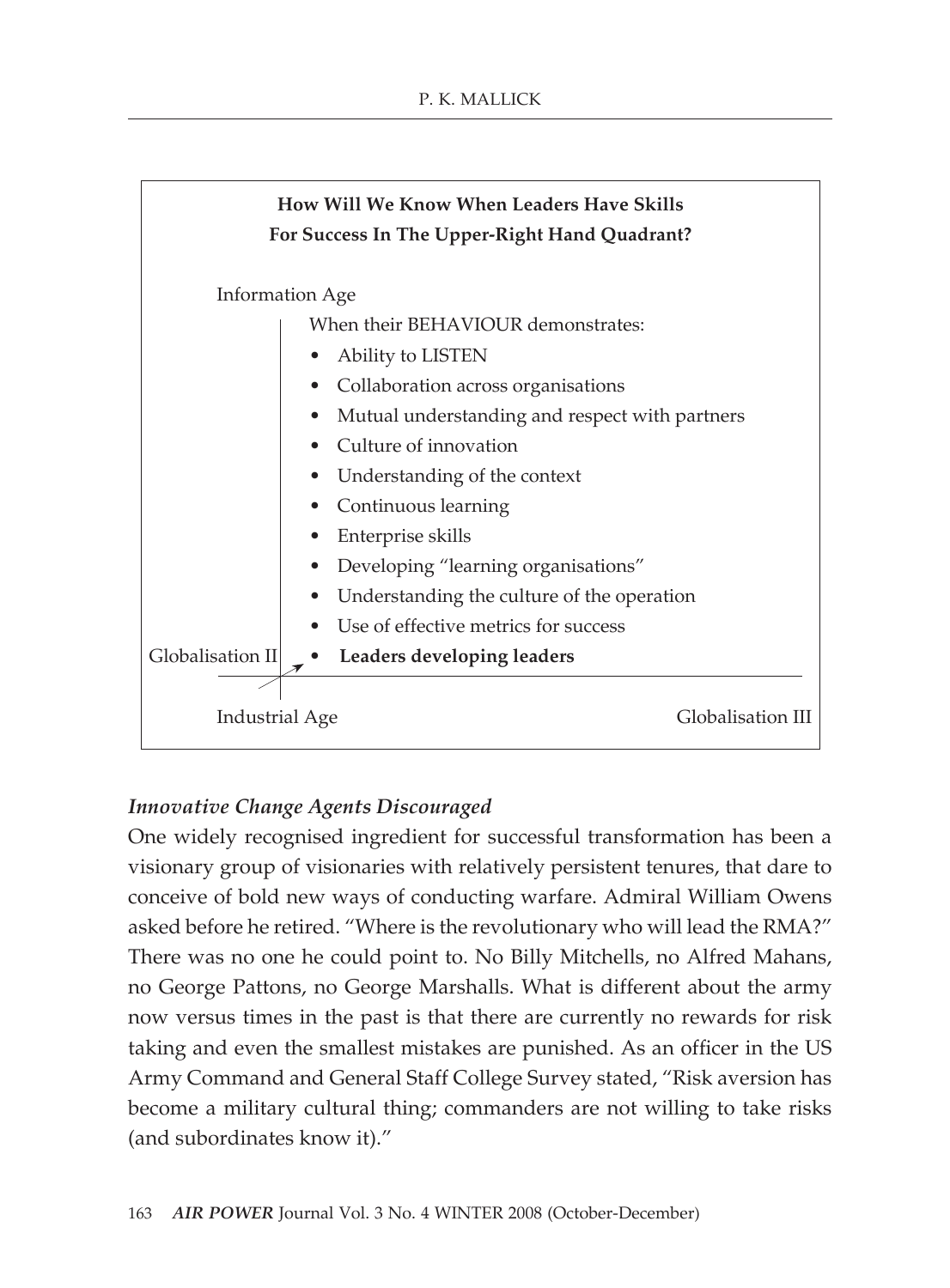**Most effective armies throughout history have had only 3 to 8 percent of their numerical strength in the officer corps; the US has 14.3 percent.**

Few incentives exist for commanders to protect their mavericks in today's army. Since one bad or merely neutral officer evaluation report (OER), can ruin a career, a highly risk averse senior rater can derail an innovative change agent easily. Supporting evidence comes from the survey: topdown loyalty does not exist. Senior leaders will throw subordinates under the bus in a heartbeat to protect or advance their careers. This trend is not

only found in the US Army. In 1996, terrorists blew up a US apartment building in Saudi Arabia after the commander had argued for increased security consistently for months. He was blamed for the attack despite his efforts to avoid this outcome. The chief of staff of the US Air Force attempted to save this officer's career by preemptively resigning as the responsible commander, but the local commander was forced to retire anyway. This pattern strongly suggests that high levels of risk aversion are being institutionally reinforced in US military organisations.

The US Army has 3,700 colonels but only 33 manoeuvre brigades: the navy has 3,500 captains but only 359 ships. Most wind up on staff duty, whether they are needed or not. Most effective armies throughout history have had only 3 to 8 percent of their numerical strength in the officer corps; the US has 14.3 percent. The bloated headquarters only create unproductive paper work for already hard pressed units who are short of officers. This dichotomy has to be resolved.

#### **Limitations**

*When I was a young officer, I was taught that if you have air superiority, land superiority and sea superiority, you win. Well, in Vietnam, we had air superiority, land superiority and sea superiority, but we lost. So I realised there is something more to it.*

#### — **Colonel John Boyd**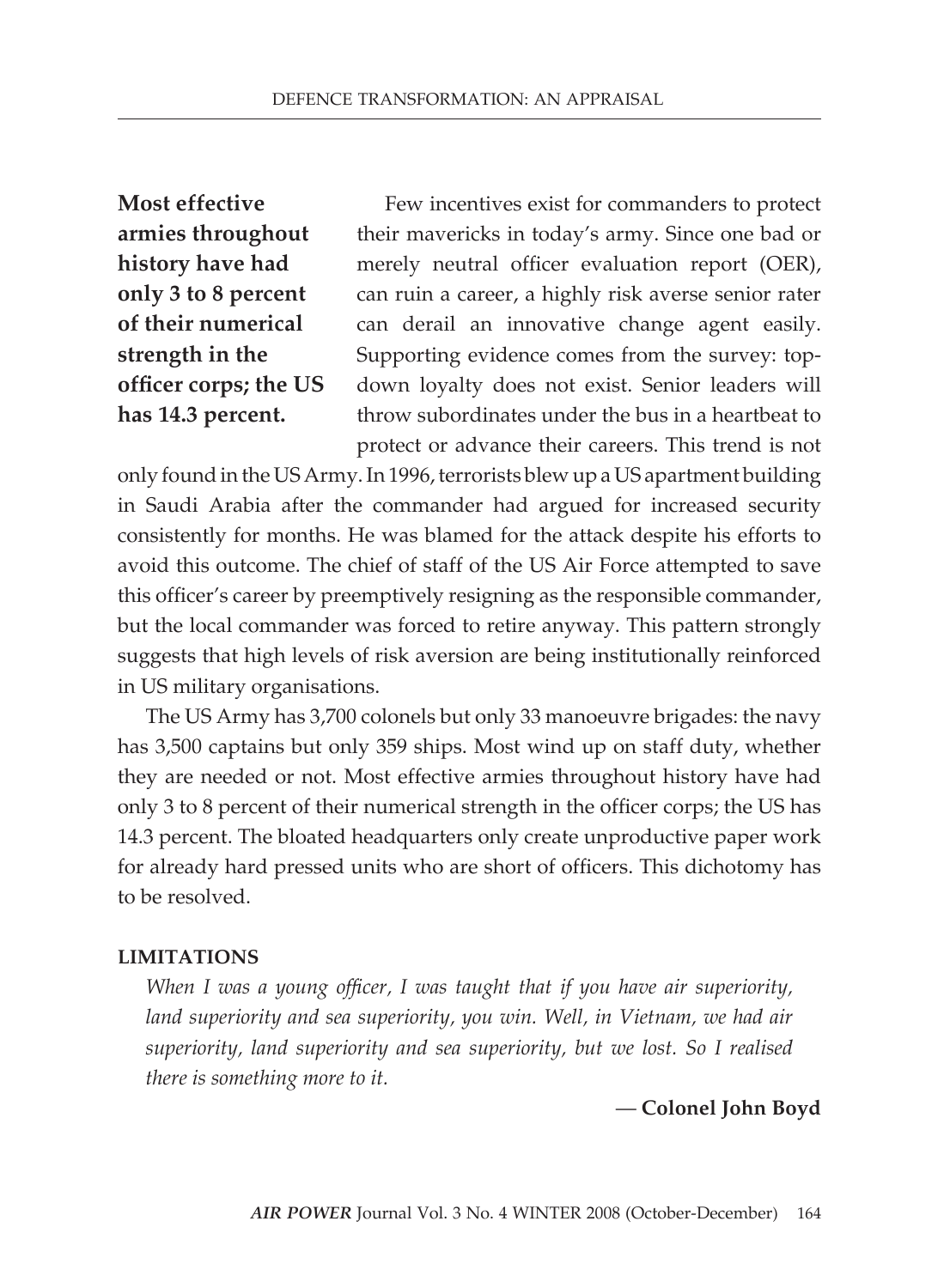As the US Army's force deployment challenges in Afghanistan and Iraq have demonstrated, the United States military is not organised, trained, or equipped to conduct protracted counter-insurgency and counter-terror operations on a large scale. In particular, the manpower requirements to sustain these counter-insurgency campaigns are considerably greater than those that can be supported by the current force structure. Indeed, recent US history finds US forces conducting a remarkably high number of "regime change" operations (e.g., Panama, Haiti, the Balkans, Afghanistan and Iraq). This greatly increases the demand for forces capable of conducting stability operations until a new government can be formed and indigenous forces trained to assume responsibility for the country's internal security. As the Balkans, Afghanistan and Iraq have shown, these operations can be protracted in nature, especially in cases where a robust insurgent movement develops. The features of insurgency—blending into civil population, superior human intelligence, enlarging its organisation in time, unconstrained in choosing the time, location and type of attacks, being free from legal constraints, use of media to its advantage—make it a force with its own networking and situational awareness.

This trend may well continue, whether or not the US military conducts regime change operations. This is because adversaries confronting states with overwhelming advantages in conventional capabilities (e.g., the United States) have often adopted unconventional methods of waging war to offset these advantages. Although the US military's record in such operations is mixed, institutionally the armed forces have shied away from fielding forces structured for irregular warfare, for several reasons.

First, irregular warfare operations are typically manpower intensive, while the US military has become increasingly capital intensive.

Technological sources of intelligence were of little value in Somalia. Commanders relied on human intelligence as the primary source of information. As Gen Anthony Zinni, then director of operations

**The features of insurgency make it a force with its own networking and situational awareness.**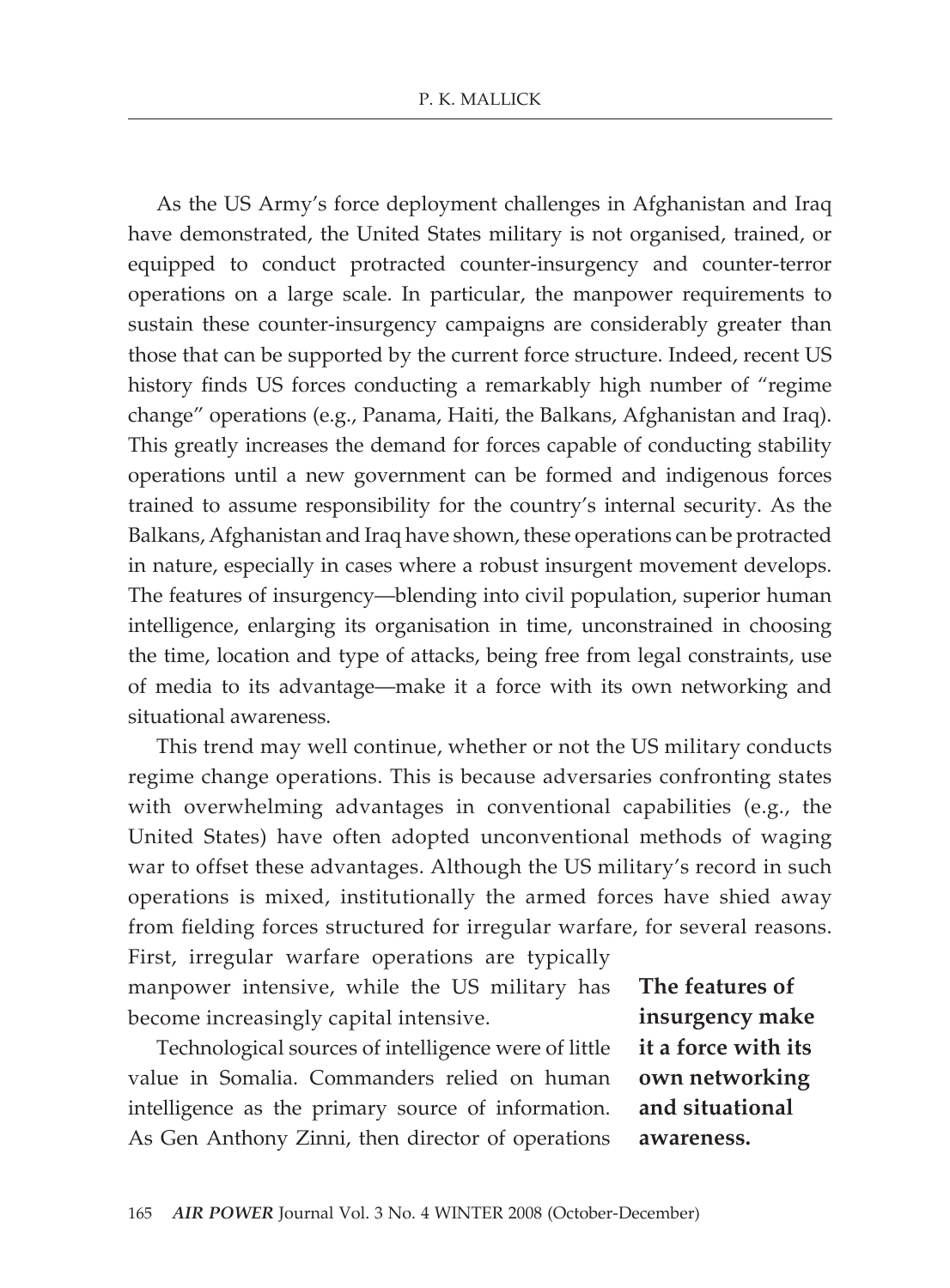**"Our vast intelligence system can create such a haystack of data that finding the one needle that will pinpoint a target in the right time-frame is difficult, indeed."**

at the United Nations Task Force Somalia recalled, he had access to very good technical intelligence, but sensors could not "penetrate the faction leaders and truly understand what they were up to. Or may be understand the culture, the clan association affiliation, the power of the faction leaders and may be understanding some of the infrastructure too." Because of ambiguities in target selection and identification, many targets were hit unintentionally. Mistakes occurred not

because of a lack of information; the sheer volume of data and the difficulty in separating good from bad information presented difficulties. As Secretary of Defence William Cohen attested after the war, "Our vast intelligence system can create such a haystack of data that finding the one needle that will pinpoint a target in the right time-frame is difficult, indeed."The best-known intelligence failure was the bombing of the Chinese Embassy in Belgrade.

Strategic and operational uncertainties were amplified at the tactical level. Soldiers and marines operated in a populous, congested urban area in which almost everyone was armed; it was difficult to distinguish between friendly forces, neutrals and those opposed to the humanitarian effort. For marines and soldiers, the complex social, political and geographical environment blurred distinctions between peace-keeping operations and combat operations. Maj Gen Tom Montgomery remarked, "If this isn't combat, then I'm sure having a helluva nightmare."

Maj Gen (Retd) Robert H. Scales while speaking on "Change During War: Contemplating the Future While Fighting in the Present" at a seminar on "An Army at War: Change in the Midst of Conflict" held at the Combat Studies Institute Frontier Conference Centre, Fort Leavenworth, Kansas, on August 2-4, 2005, made some very interesting observations:

Technologies dictating concepts—find an enemy and a method worthy of our weapons. This is a very serious problem with us. We have the technology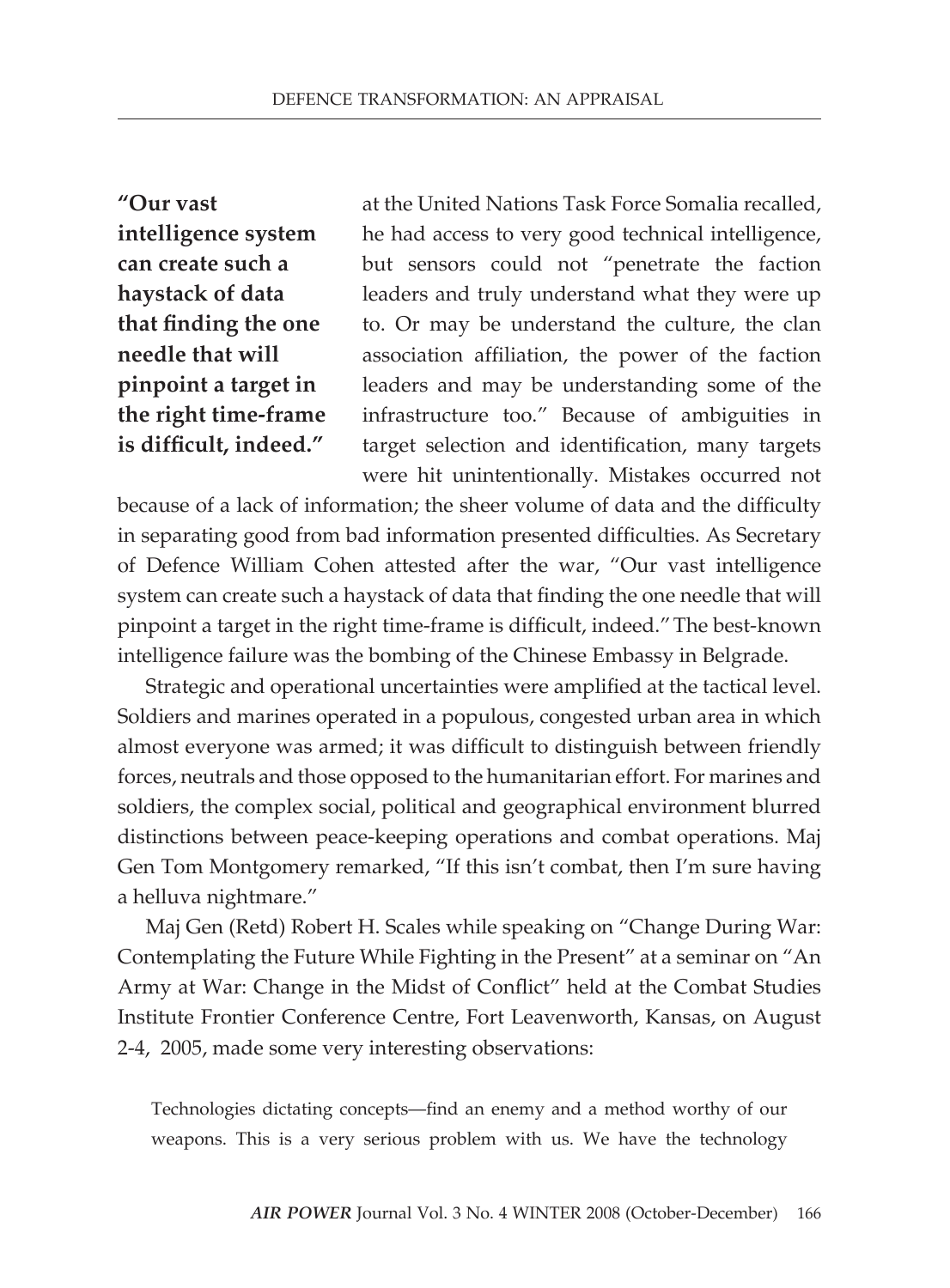netcentric warfare so let's come up with a military theory that supports it. What's good for IBM has got to be good for the army—build me a network and the enemy will collapse. Build me a net and the enemy will come. Well, we're learning about that, aren't we? The enemy adapts. He says, "You want a net? I'll build a net and I'll build it with tribal affiliations and execute with notes passed in the middle of the night and through backyard deals. And you can build all the nets you want, but I'll beat you at your own game." I think the bill on netcentric warfare is something around a trillion dollars. I've been to the Office of Force Transformation. It's incredible that people are still living in a realm of fantasy. Try to talk to these guys about the enemy and about war being a two-sided affair and they look at you as if you have a tree root growing out of your head. Be careful of the moniker and the bumper sticker—be careful of net this and net that. I wrote a piece a few months ago called, "Culture-Centric Warfare." I told my editor, "Look, if I don't put *centric* on something, you guys won't publish it."

Give me an enemy worthy of my weapons...please. Do you ever notice that we only decide to fight China during the Quadrennial Defense Review? Do you ever notice that? "Give me a peer! Who can make a carrier? China. Okay, they're the enemy." It's this whole idea of technology driving doctrine instead of doctrine driving technology

This problem is made particularly difficult today because of our obsession with jointness. Jointness is, by its very nature, a source of friction in forward thinking, because everybody has to have a piece of the action. Why do we put a "J" in front of all of our headquarters? Well, because we have to be joint. Actually, we don't. There's very little "joint" about IRAQI FREEDOM, it's 95 percent Army and Marine Corps. It's got everything to do with winning the war on the ground. The enemy has ceded us the global commons. We own space, the air and the sea.

You need a catalyst for reform. Normally, it's a person. You need a Donn Starry. You need someone who has the unique skills, not so much as a visionary, Donn Starry will tell you that he was not a visionary; what he was, was an individual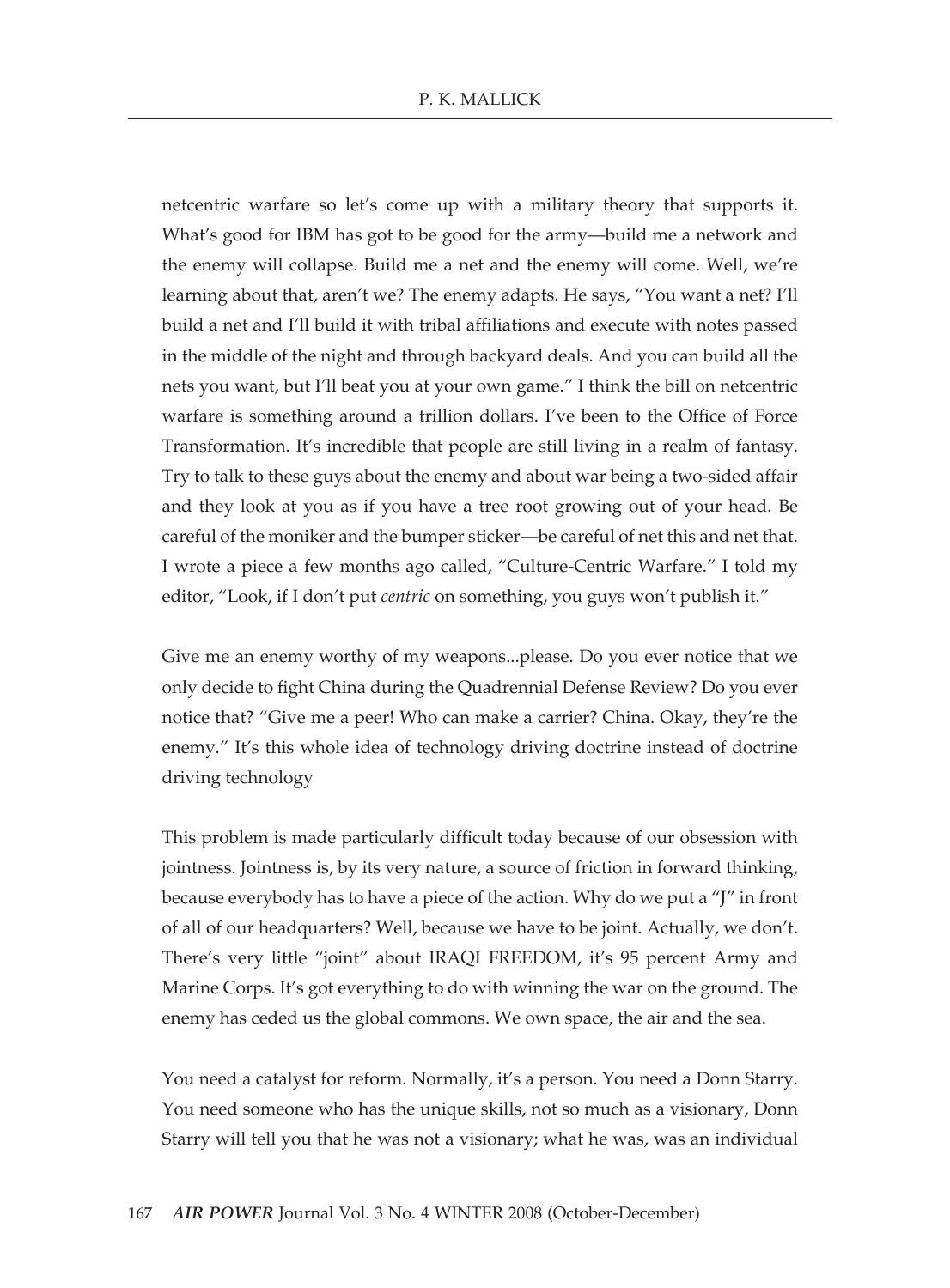who knew how to move an institution forward. He knew how to manipulate the elements of change in order to get the most from the process.

You've got to experiment. Experiment in minute increments. Experiment over and over and over again. You might have a grand event, but it needs to be cheap, it needs to be repetitive, it needs to be distributed and it needs to be run by captains and majors and may be lieutenant colonels—not by generals and headsof-state. That's how change occurs.

We must kill with immediacy and discretion. Immediacy—we're still too slow in how we kill and we're still relatively indiscriminate. We need to be able to kill someone on the other side of the wall, rather than dropping a building in Fallujah and we need to do it within seconds and not minutes. The Air Force is very proud of the fact that their reaction time for close air support has gone from an hour and 15 minutes in Korea, down to about 20 to 25 minutes now—that's still too long. It should be two minutes, not 20 to 25 minutes, in this type of war.

What happened after  $9/11$ , I would argue, is that it shifted to the other way we're now living in a world that's driven by Red. Osama bin Laden doesn't care about joint doctrine. He controls the clock, he's driving change, he's adapted very quickly and he really doesn't care about any of our structures, about mimicking anything that we do whatsoever. So what does that mean—for you? What it means is the onus for adaptation—for increasing the pace of adaptation—is on you, not on him. Until we're able to do that, until we're able to cast forward and get away from the practical present and think of the theoretical future, we'll never be able to close that gap.

# **Impediments To Defence Transformation in Third World Countries**

Several factors currently inhibit defence transformation. The first comprises costs and resource constraints. Transformation doesn't come cheap, despite assertions made early on by some proponents that the exploitation of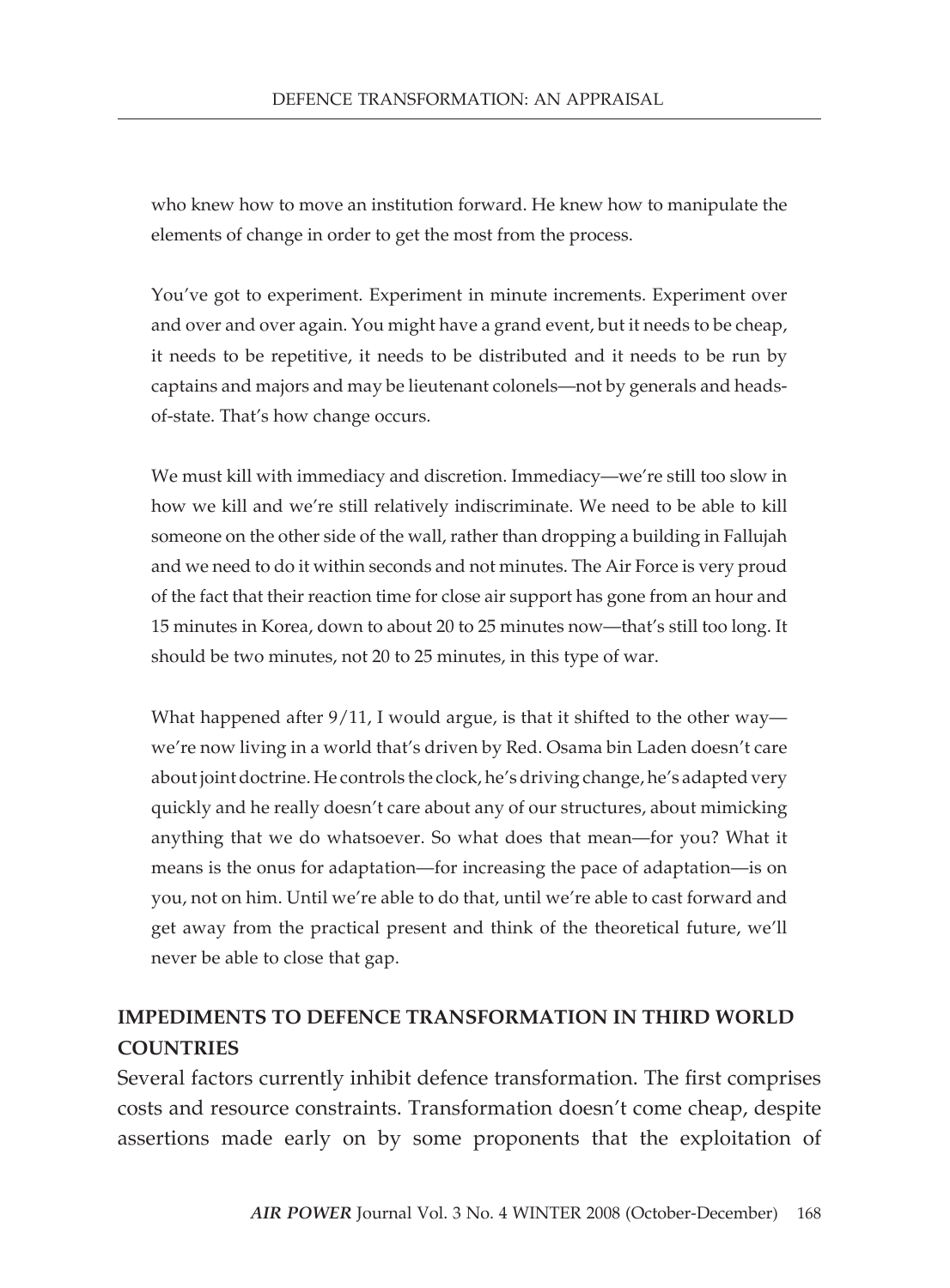commercial off-the-shelf (COTS) technologies would greatly reduce costs. Rather, even to make a start requires the acquisition of many new and expensive types of military-unique systems. Even many dual-use COTS information and communications technologies are not easily adapted to military use, as they often require substantial modification, such as ruggedisation or additional capabilities

At the same time, funding for transformational systems must generally compete with large and expensive "legacy" programmes—such as fighter aircraft, tanks and large warships, as well as huge manpower costs usually associated with sizeable ground forces.Also, the US economy can only support its military for expensive transformation efforts.

The organisational and institutional cultures found in most militaries impede transformation. Militaries in the Third World are often extremely conservative, risk-averse and highly bureaucratic organisations. Of course, large organisations anywhere, certainly militaries and Defence Ministries, are typically resistant to change, especially disruptive change, since it can threaten the stability of normal day-to-day operations, standard operating procedures, war plans and even career paths. Armed forces are especially hierarchical, with heavily top-down command-and-control structures.

Another implication of the decidedly conservative nature of regional defence establishments is a characteristic preference for traditional systems. Militaries often prize large and conspicuous weapon platforms—such as main

battle tanks, modern fighter aircraft and aircraft carriers—more than less visually striking but transformational systems, such as unmanned aerial vehicles (UAVs), command, control, communication, computers, intelligence (C4I) networks and precision-guided munitions. In addition, high-ranking military officials have tended to prefer immediate, high-profile hardware acquisitions over longer-term software fixes.

**Transformation doesn't come cheap, despite assertions made early on by some proponents that the exploitation of commercial offthe-shelf (COTS) technologies would greatly reduce costs.**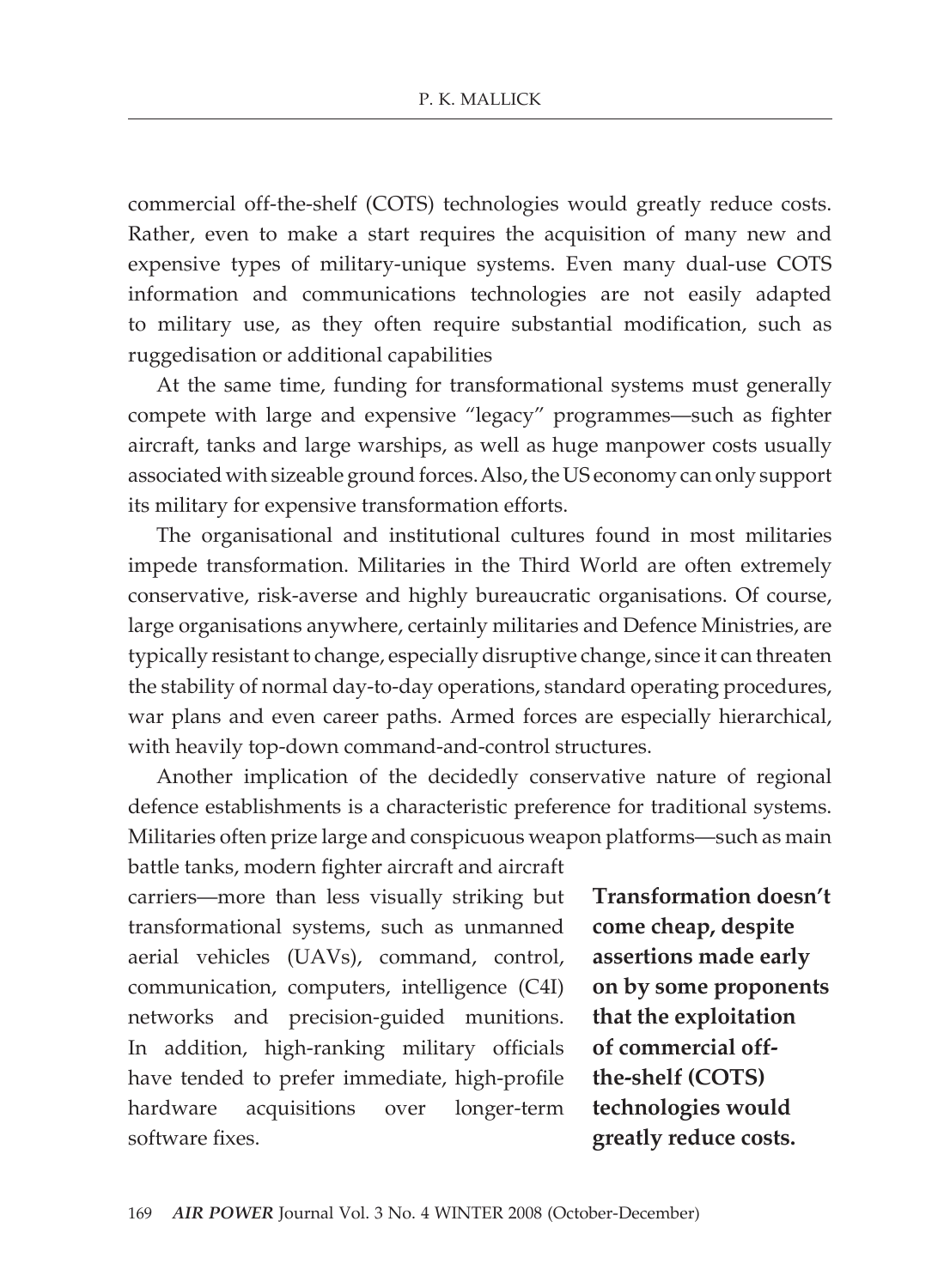# **Many militaries also lack any tradition of joint operations and instead possess strong single Service cultures and severe inter-Service rivalries.**

Many militaries also lack any tradition of joint operations and instead possess strong single Service cultures and severe inter-Service rivalries. In such a state of affairs, it is doubly difficult to introduce ideas of jointness, interoperability and combined-arms operations as basic war-fighting concepts, or to create common C4ISR and logistical support systems.

Most defence technology and industrial bases are ill equipped to contribute much to defence transformation. Most regional defence research, development and industrial bases lack the design skills, technological expertise, or links to advanced commercial technology sectors needed to develop and manufacture transformational systems. In particular, the defence industries do not possess sufficiently advanced systems-integration capabilities to link together highly complex systems of systems such as C4ISR networks. In addition, heavy emphasis in most of these countries on self-reliance in arms production means that resources are often wasted on duplicating the development and manufacture of weapon systems already widely available on the global arms market.

Militaries and defence industries have few strong linkages to innovative local industries, such as the information technology sector, limiting the potential for "spin-on"—that is, from commercial to military. Most regional arms industries are state owned and insulated from both market forces and the private sector. This demarcation, however, makes it more difficult for the defence sector to benefit from cross-fertilisation with commercial technologies, as well as making it harder and less attractive for civilian industries to participate in military research, development and manufacturing.At the same time, local militaries in general remain distrustful of commercial off-the-shelf technologies and prefer "mil-spec'ed" equipment. However, if the Tatas can manufacture Humvee vehicles for the US Army, they can surely meet our requirements. The point is: what will happen to white elephants like Ordnance Factory Board (OFB) units like the Vehicle Factory? The armed forces suffer silently.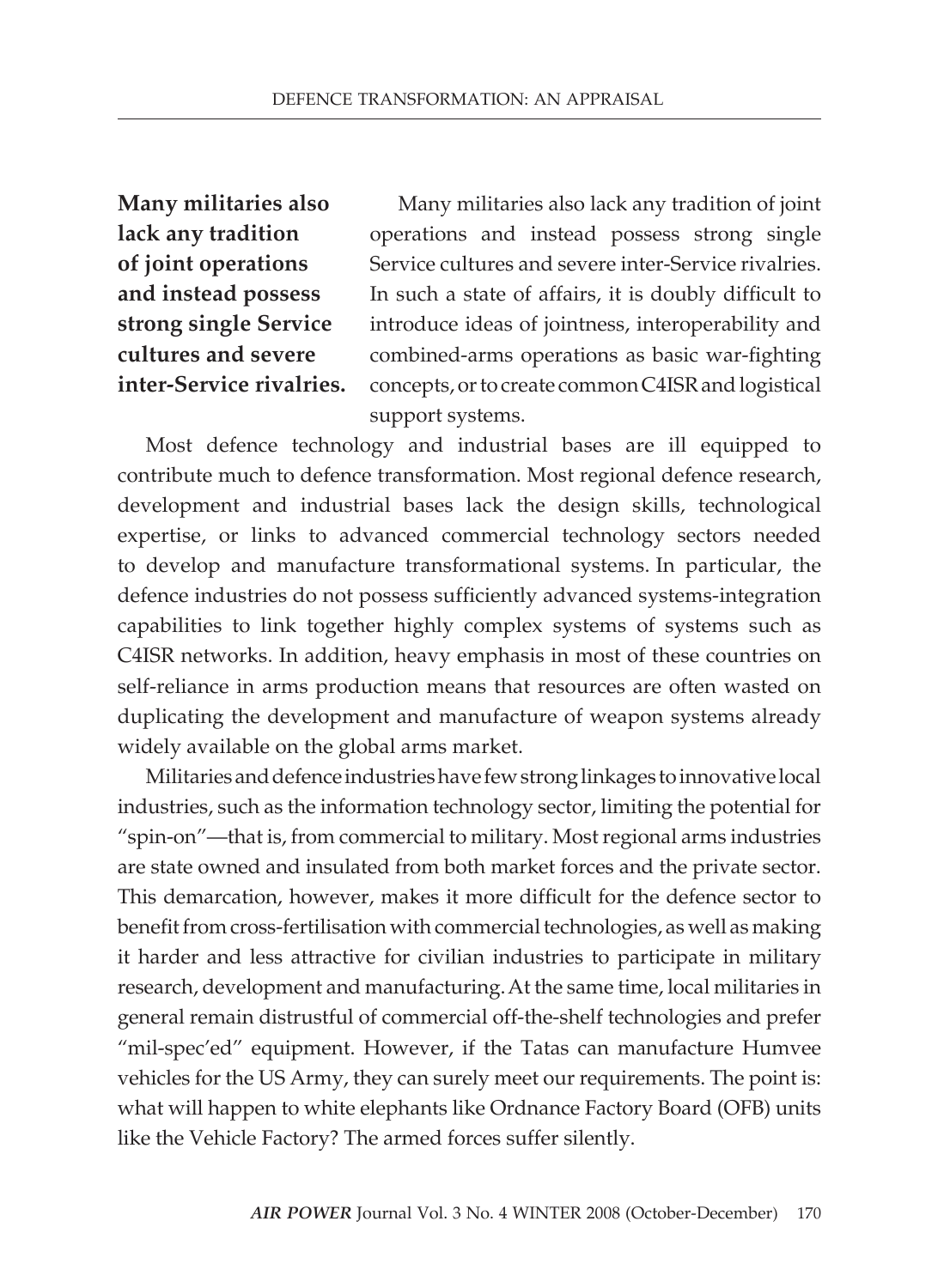For the last 50 years, India has been trying to set up a defence industrial base, yet we are not far down the road. In the early 1980s, a big push was given to the process with the expectations that the 2000+ cycle will see the Indian armed forces equipped with India**Exploitation of dualuse technologies for defence transformation is unlikely to occur to any large degree.** 

made tanks, light fighter aircraft and surface-to-air missiles (SAMs). In 1997, the government announced that a 10-year plan had been made to increase the ratio of expenditure on procurement from domestic sources from 30 percent to 70 percent by 2005. We are nowhere near achieving it.

Consequently, exploitation of dual-use technologies for defence transformation is unlikely to occur to any large degree. While nearly all countries see the great promise of advanced commercial technologies for military uses, particularly information technologies, or space, few have made actual, deliberate and concerted efforts to engage in such spin-on. Most exploitation of dual-use technologies in the region has so far been modular, that is, simply "piggybacking" on existing or emerging commercial systems (such as nationwide fibre-optic telecommunications networks) rather than adapting commercial technologies to military purposes. Great work has been done to put information technology (IT) and communication networks in place at least up to Brigade Headquarters level. But what is the use of these infrastructures if we don't use them to our advantage. Where are the application softwares for use? Maximum use of this fantastic communication network in our army is to see MS Branch postings and promotions. Our young officers and men are good, smart and technology savvy. It is not possible to stop them using internet, cellphones, SMS, email, blogging. Yet the danger is that the more one uses networked technology, the more is the security vulnerability. Our officers and men will talk to their parents or wives from battlefield, they will use blogs to exchange their views on ongoing operations with people all over the world. What is our response as an institution? As a typical hierarchical and rigid organisation, we always fall behind in the race and are reactive in formulating policies.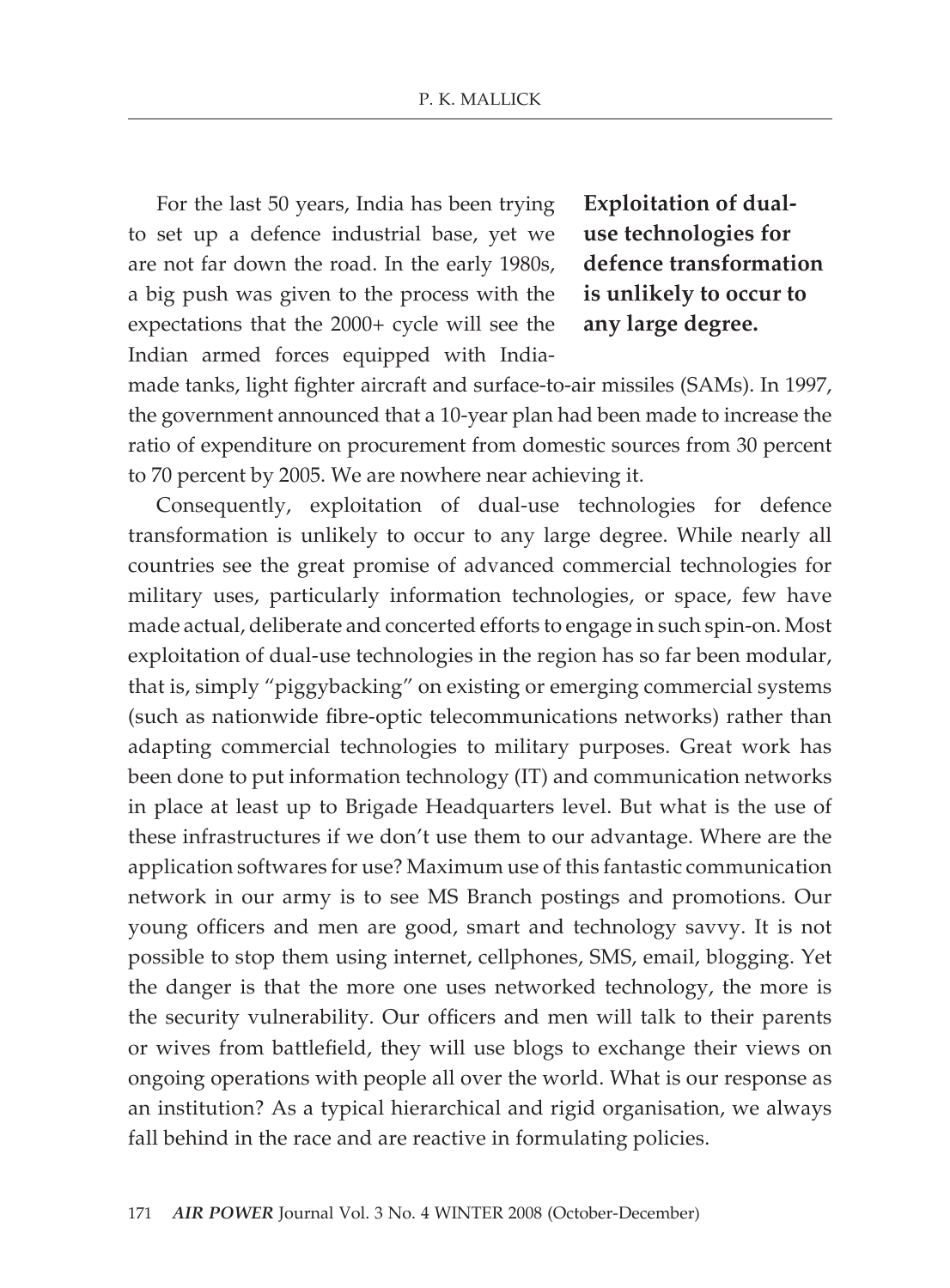# **The danger is that the more one uses networked technology, the more is the security vulnerability.**

Most countries in the Indian subcontinent region, despite their best efforts, are unlikely to transform their militaries to the extent made possible by the information revolution and the emerging revolution in military affairs, at least not in the near future. There are simply too many factors to move beyond modernisation plus. These factors particularly include

budgetary constraints; cultural, organisational and bureaucratic resistance; weaknesses in national defence technology and industrial bases; and underappreciation of the complexity of adapting commercial dual-use technologies to military purposes. Overall, defence transformation may simply be too disruptive and too threatening to military and civilian elites, too expensive and technologically too demanding.

# **Indian Scenario**

*The Indian Ministry of Defence is one of the largest spenders, employers, industrial complexes and scientific experts in the world. ….Somehow paradoxically, although the number and rank of the people involved have also expanded, there has not been really innovative or even significant change in the way, that problems are analysed or handled and the concept of "tradition" has been used to circumvent the obvious need for change.*

# **— Arun Singh, Former Minister of State for Defence**

In India, transformation can be necessity driven, personality driven, backed by the government or media driven. After the 1962 debacle, massive expansion took place, Mountain Divisions were established. The results started showing immediately in the 1965 War, and even more in the 1971 operations. This can be an example of necessity driven transformation. Thereafter, in the 1980s, a major modernisation and reorganisation took place under the guidance of Gen K. Sunderji. The changes were incorporated in the following stages: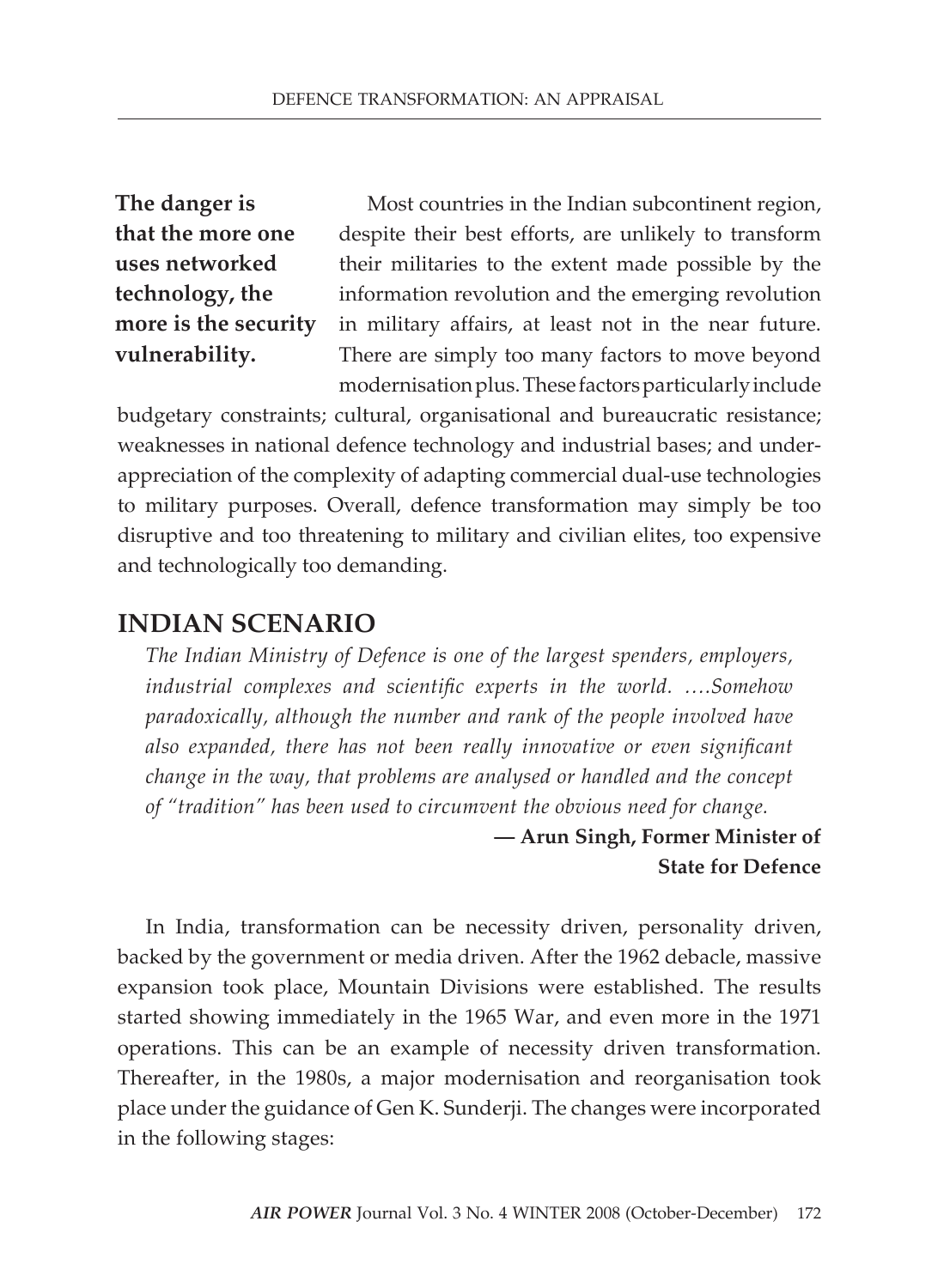- (a) **Speculation.** This was done with the publication of concept papers, journal articles, studies, formation of groups to study lessons of recent wars, etc. Gen K. Sundarji, as commandant, College of Combat, initiated these and himself wrote an influential series of papers laying out theoretical doctrine and deployment plans for Indian nuclear weapons in 1980–81. He had a grand vision of change.
- (b) **Experimentation.** Establishment of experimental organisations and testing grounds, field training exercises to explore new warfare concepts and war-gaming at field formations and Category 'A' establishments were carried out.
- (c) **Implementation.** Establishment of new units, revision of concepts, establishment of new branches and changes in curriculum of professional military educational institutions were carried out. As a result of which we have the Mechanised infantry. Large scale modernisation took place in the Armoured Corps, Artillery, Engineer, Signals and AD Artillery. Army Aviation came into being. Gen Sundarji had the vision and influence both within the army and the ministry, and bureaucracy and leadership to carry out the changes. He had a comparatively long tenure, and he could cultivate the subordinate leadership and followed up the changes.

However, the change process was orchestrated much earlier. Gen K.V. Krishna Rao in his memoir (*In the Service of the Nation, Reminiscences,* Viking, 2001) has articulated how as chairman of the Expert Committee with members like eminent soldiers such as Lt Gen M L Chibber and Gen K. Sunderji, he had started the process earlier and carefully nurtured the programme as deputy chief of Army Staff, vice chief of Army Staff and ultimately as chief of Army Staff. Continuity was maintained. A bunch of sharp, intelligent, progressive officers, not afraid to think out of

**Most countries in the Indian subcontinent region despite their best efforts, are unlikely to transform their militaries to the extent made possible by the information revolution and the emerging revolution in military affairs, at least not in near future.**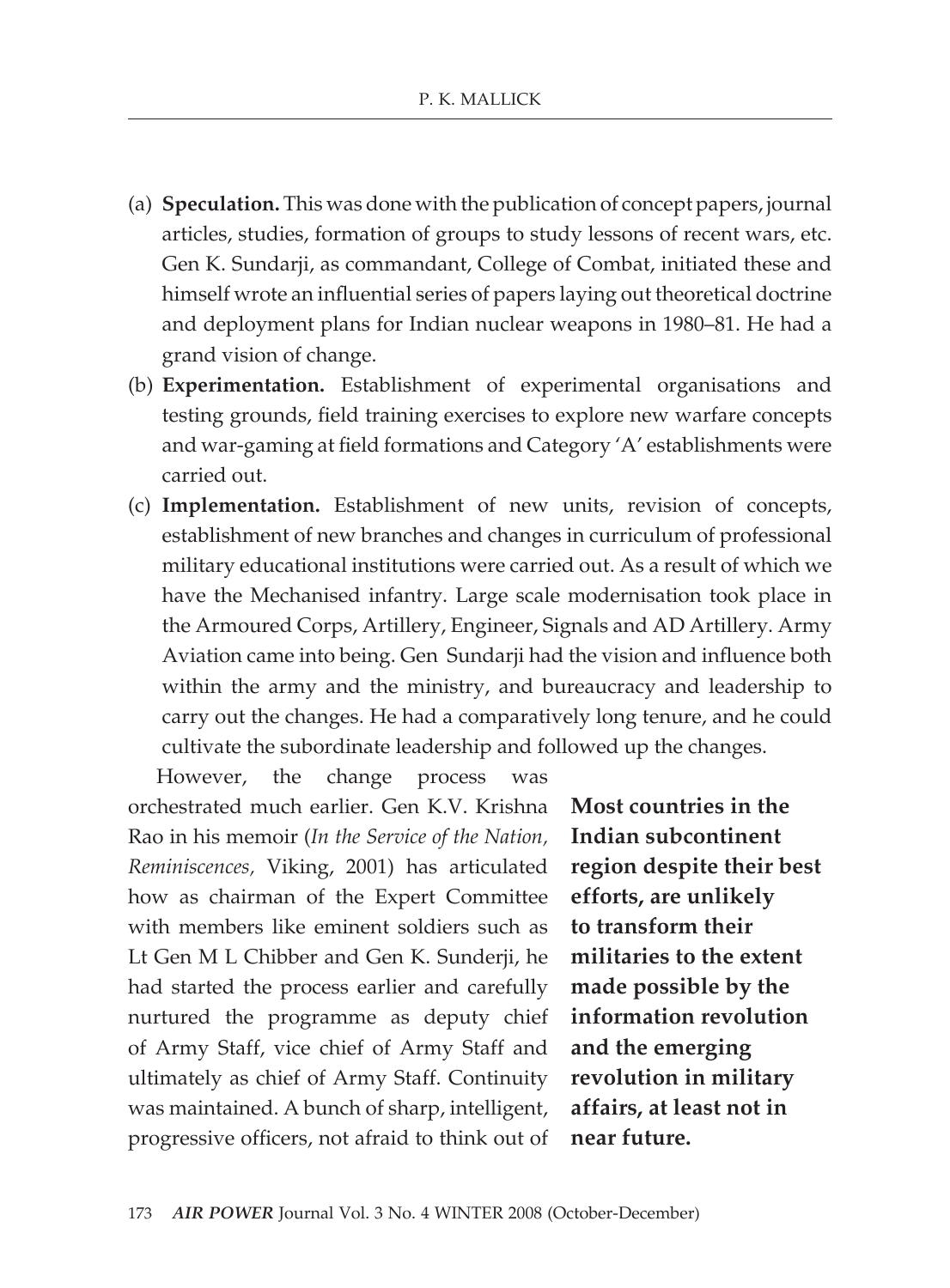the box, were identified and carefully nurtured under the mentorship of Gen Sunderji to carry forward the change process. Above all, Prime Minister Rajiv Gandhi firmly backed the effort of major changes in the armed forces. This was a case of transformation of the Indian Army, one can argue. This can be an example of personality driven transformation. However, the worst form of transformation may be media driven. If in the next five or six years, we do not change, there will be tremendous pressure from the media to change. Our media is yet to acquire the knowledge and vision on defence related matters to drive such a change. The outcome may be disastrous. Clearly, time is running out. But where are the intellectual leaders with vision to drive the next transformation efforts of the Indian armed forces?

#### *Bureaucracy*

India's labyrinthine bureaucracy offers additional barriers to innovation and change. The civilian side has always dominated civil-military relations in India. The Ministry of Defence and Ministry of Finance, composed largely of career bureaucrats, have dominated procurement and budget decisions. The role of the military in determining policy and procurement has been deliberately minimised. Without fundamental changes in the Indian defence bureaucracy, any rapid change in the armed forces is difficult to come through.

The example of non-finalisation of the Tenth Defence Plan yet can be an example of how the bureaucracy works. The plan was for the period 2002-07. We are now in 2008! The Third Report of the Standing Committee on Defence (2004-05) (Fourteenth Lok Sabha) presented to the Lok Sabha on April 25, 2005, has been scathing in its criticism. It states:

The Committee express their serious concern that despite their strong recommendation for an immediate finalisation of the Tenth Defence Plan with committed allocation, there has been little progress, with no firm indication of annual outlays for the remaining 2 years of the Tenth Defence Plan by the Ministry of Finance. The Committee note with serious concern that the Ministry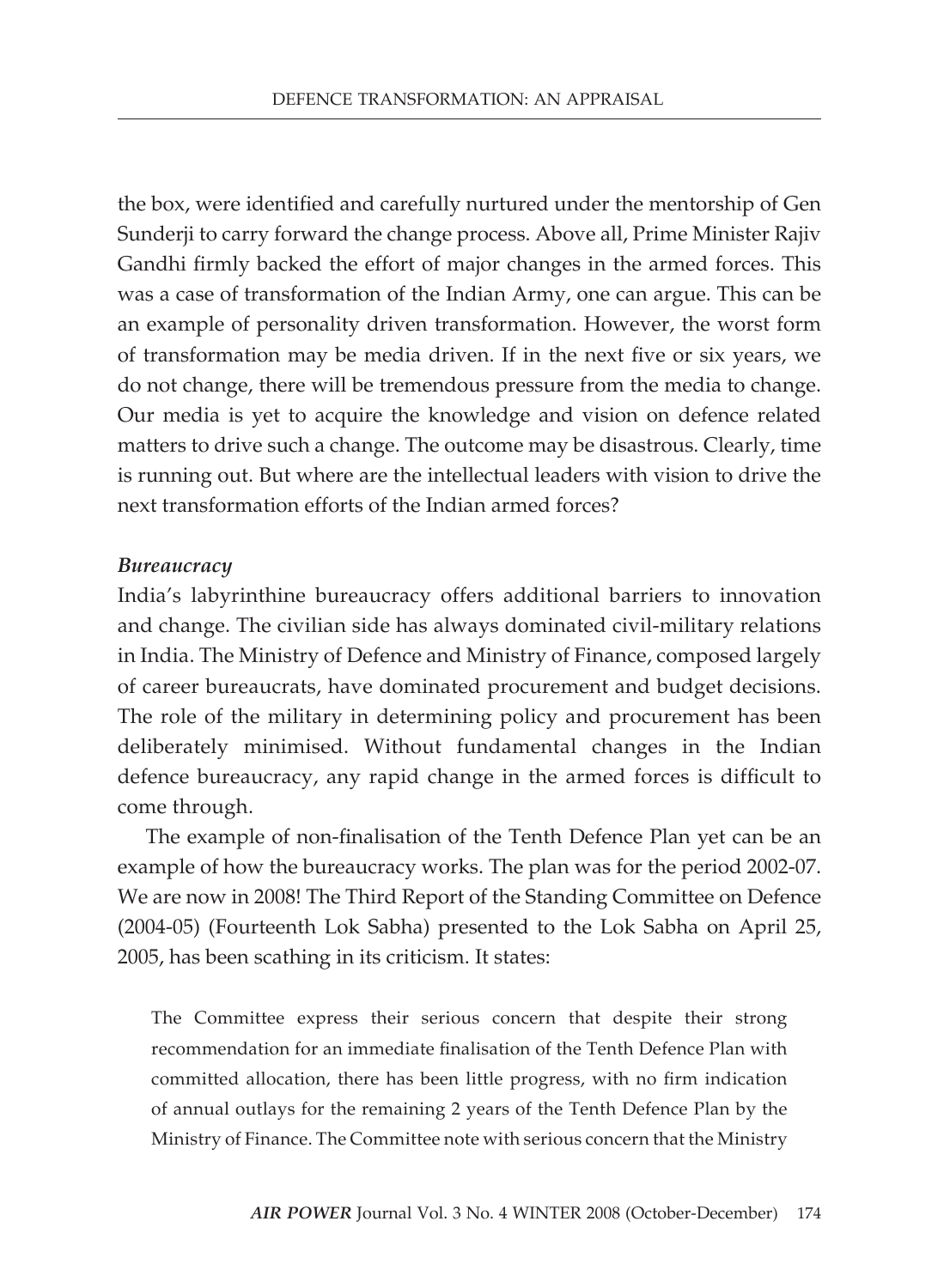has itself admitted that some compromises are inevitable in the absence of a formally approved plan. …..The Committee are not convinced with the sketchy reasons advanced by the Ministry for delays and feel that the Ministry had neither shown any urgency nor followed up with the Ministry of Finance to get the firm commitment of funds to finalise the Plan. The Committee are unhappy to note that instead of approaching the Ministry of Finance for supplementary allocation, the Ministry of Defence has felt content to bank on delays on the part of suppliers or some slippage taking place in already concluded contracts so that the Ministry could progress new projects out of available allocation. This shows a casual approach on the part of the Ministry to pursue for higher allocation with the Ministry of Finance and goes contrary to Government resolve to eliminate all delays in Defence Modernisation. The Committee feel that it tantamounts to compromising the security concerns of the nation. The Committee, therefore, desire that the Government should immediately finalise the Tenth Plan with firm indications of funds for the remaining years of the Tenth Plan without any delay so that the modernisation process can proceed smoothly.

#### *Budgetary Support*

**"**Forget knowledge is power, …money is real power." The most important part is the availability of funds to carry out major transformational efforts. Even a country like the USA is finding it tough to carry out modernisation plans. They are unable to acquire costly new weapons and equipment as well as increase the strength of the army or marine corps when any soldier who

has fought counter-insurgency operation will vouch for the requirement of more boots on the ground. The same problem would come up if and when the Indian Army tries to transform. During the 1980s, the Reorganised Army Plains Division (RAPID) was created by reducing a brigade from the division structure on the assumption that manpower thus reduced would be replaced by force multipliers and

**The most important part is the availability of funds to carry out major transformational efforts.**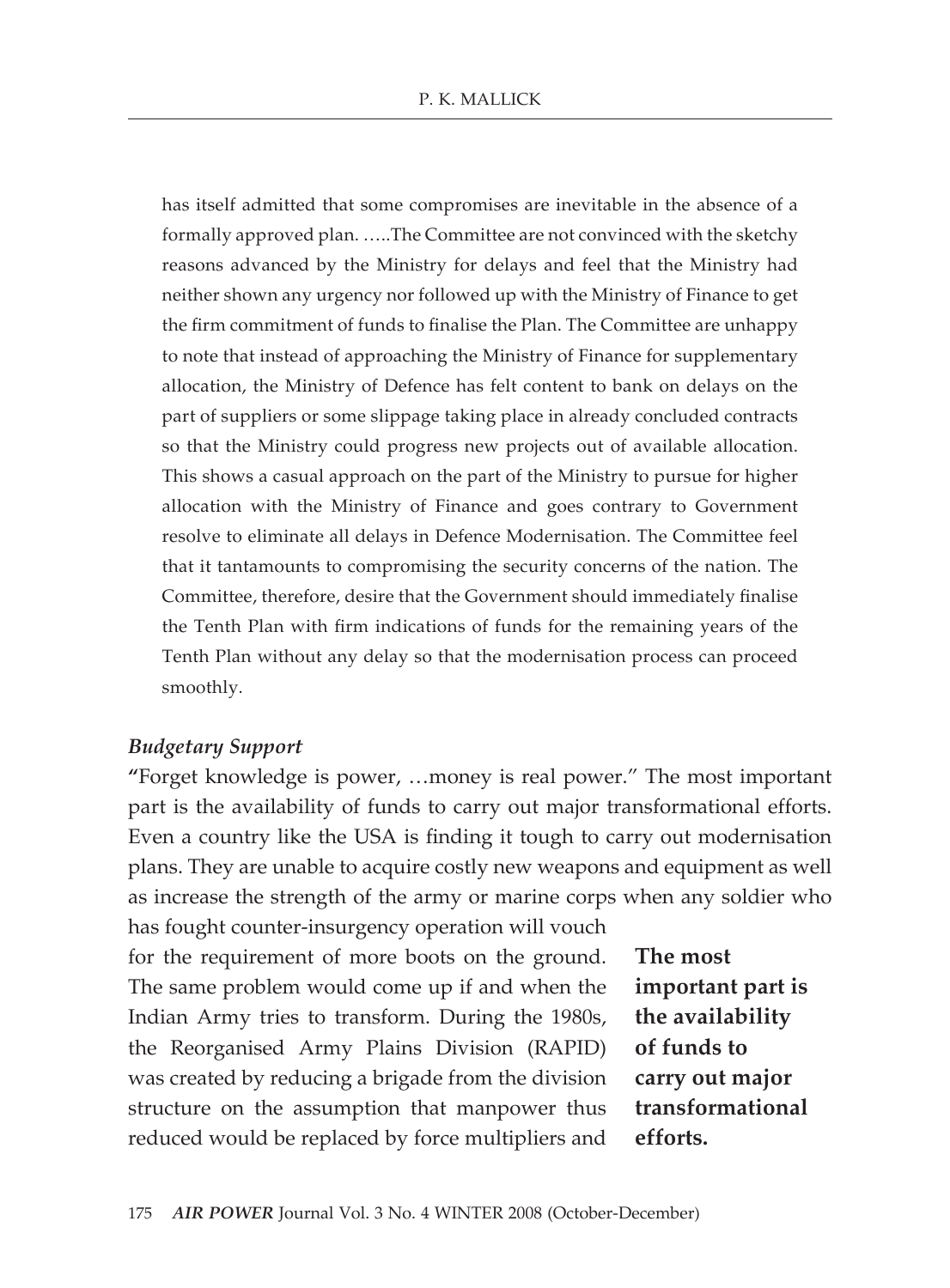surveillance efforts. However, the financial resources were never allotted for the technological wherewithal.

There has been a downward trend in the percentage share of gross domestic product (GDP) spent on defence. The Third Report of the Standing Committee on Defence (2004-05) (Fourteenth Lok Sabha) was forthright in stating:

The Committee are deeply concerned to note that the Ministry of Defence was compelled to surrender funds to the tune of Rs. 5,000 crore, Rs. 9,000 crore and Rs. 5,000 crore at the Revised Estimates stage of 2001-02, 2002-03 and 2003- 04 respectively, to meet the deficits. The budgetary ceilings imposed by the Ministry of Finance in the year 2005-06 have led to the downsizing of the total projected capital requirements of the Defence Services from adequately Rs. 44,123.86 crore to Rs. 34,375.14 crore which fails to address the security concerns of the nation. The arbitrary caps on budget utilisation over a period of time have taken a toll of almost all sectors of defence like manpower in the Navy, the ongoing modernisation, infrastructure development, procurement of equipment/ acquisitions, indigenisation and R&D initiatives. The across the board cut applied by the Ministry of Finance on defence expenditure without undertaking any exercise to check the ramifications of their decision on defence preparedness, calls for an immediate review. The Committee feel that there should not be any cut or reduction in the defence budget by the Ministry of Finance at any stage. However, considering the present defence expenditure of some of our neighbours and the present security scenario, the Committee feel that there is a need to fix a minimum percentage of our GDP which should be made available to the defence forces at all costs every year.

#### *Joint, Combined or Integrated Warfare*

Even after four wars and innumerable crises, we have failed to evolve joint doctrine and concepts. We are in the process of starting the journey. Transformation of the military must be based on a new joint doctrine which follows a top-down and not a bottom-up approach. Gen Shankar Roychowdhury (Retd) states, "The Indian Army individually as well as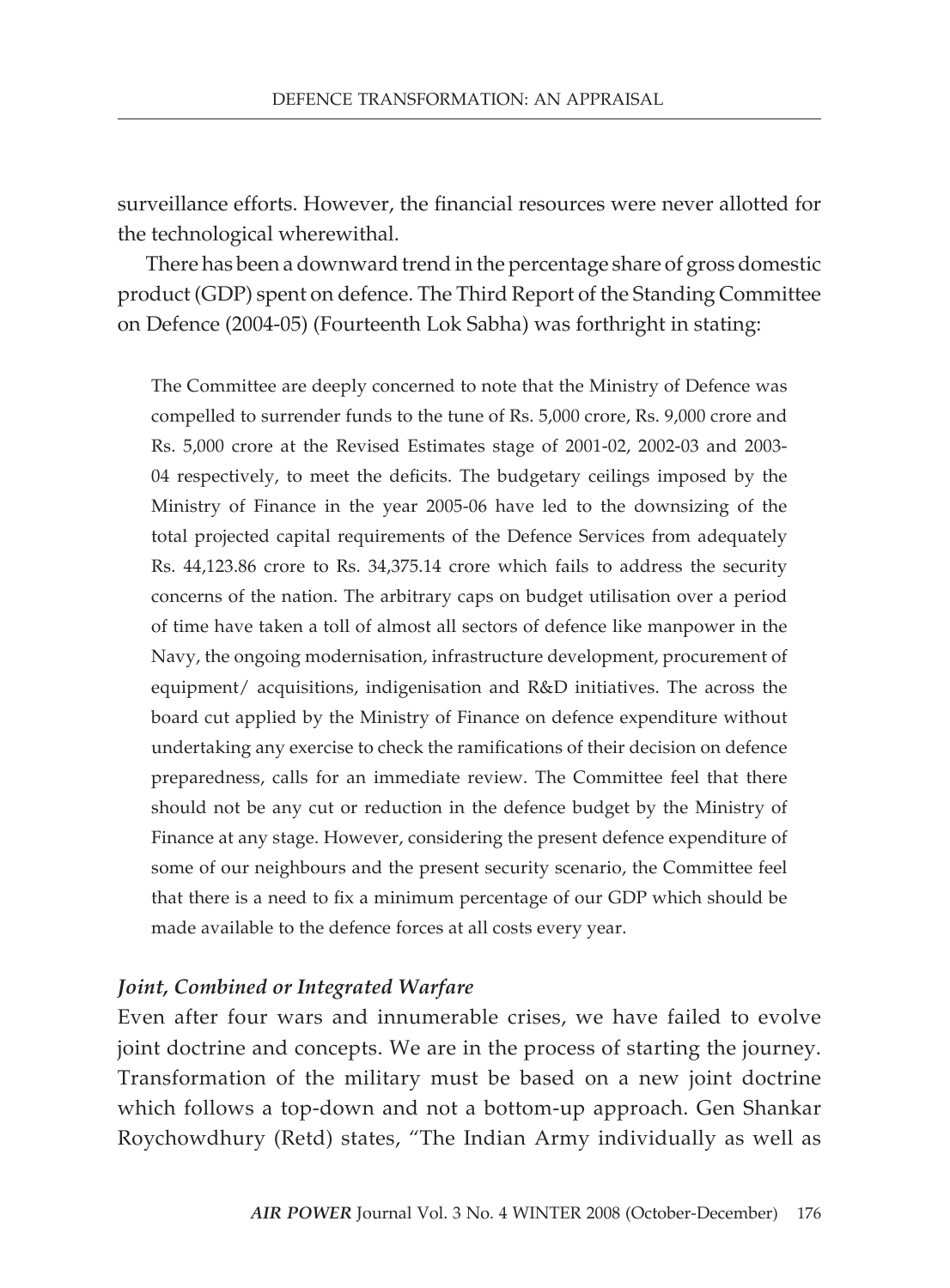the defence forces, must no longer be allowed to function as independent disconnected entities, without the required inter-Service synergy for fullest exploitation of their respective capabilities. In some senses, provision of an enabling environment of jointmanship and stamping them on the individual ethos and culture of each Service may well be the most challenging task, which should be accorded an overall priority, higher than many other issues."

#### *Future*

Probably it is good that no major transformation effort is on the anvil in India. Now is the time for a vigorous, healthy debate to encourage criticality and participation at all levels, modify the concepts and doctrine keeping in view the future as well as lessons learnt in recent operations and sub-conventional warfare, empower people, communicate to all about our vision and transformation plans, identify intellectual leaders in the armed forces, carry out experimentations in theory as well as in training exercises, and institutionalise the change process. Training Commands like ARTRAC and all the Category A establishments have a major role to play in giving the intellectual stimulus. We should have regressive planning which means directions are given from highest strategic body to the lower echelons of command. Our political leadership shies away from giving written directions to the Service chiefs. We must have a National Security Strategy followed by a National Military Strategy, followed by five-year Defence Plans like the 11th or 12th Plan and a Long-Term Perspective Plan. Based on the Joint Vision statement issued by the CISC, the respective Services should issue

their individual Service Vision statements. We must think about capability-based planning in place of the existing threat-based planning. No transformation can take place without **joint doctrine which**  active support and budget allotment by the government. The armed forces should go back to the government with our present capability and

**Transformation of the military must be based on a new follows a top-down and not a bottom-up approach.**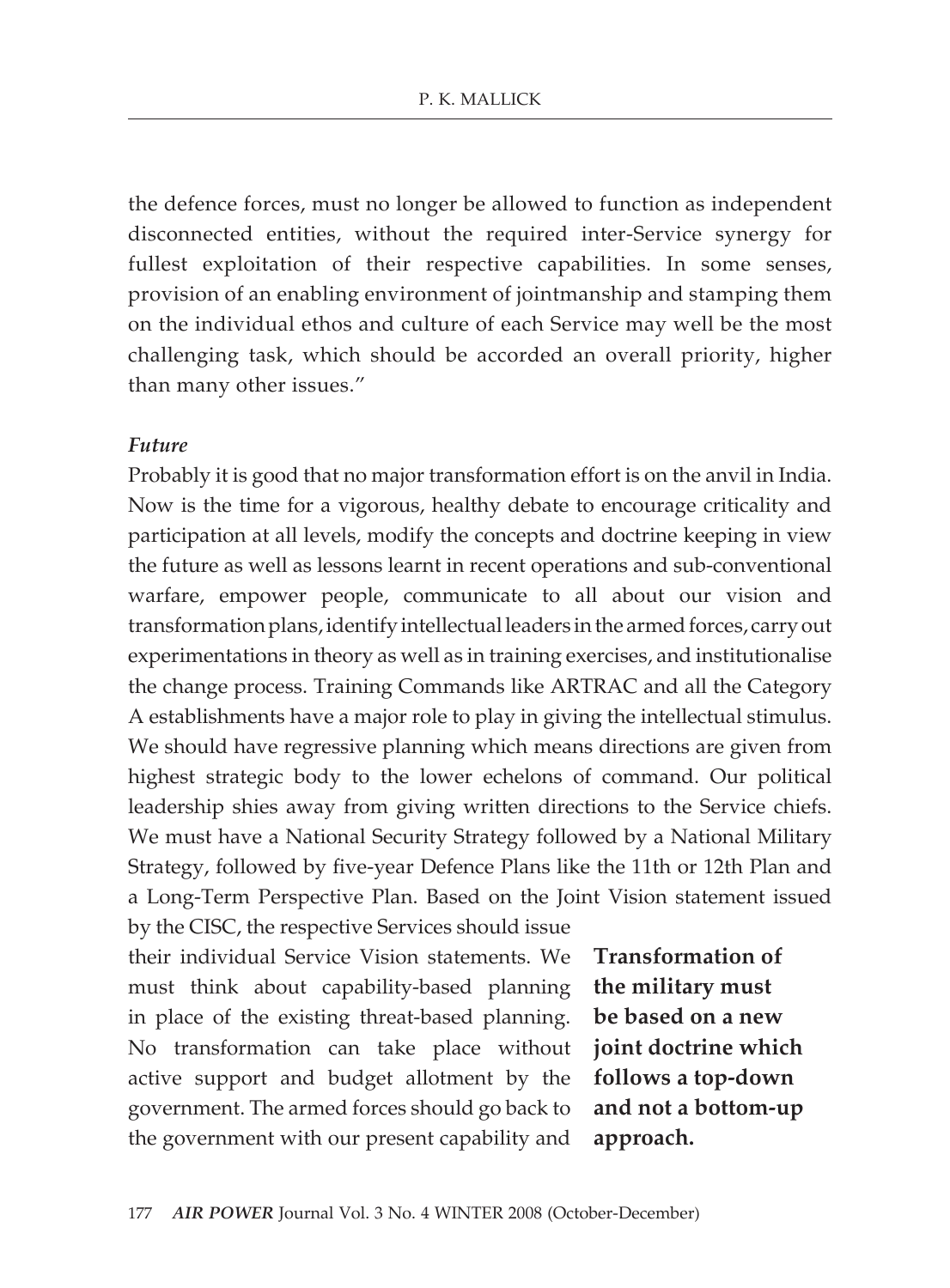**Change must be directed from outside the military in order to transform it and achieve true jointness.**

ask them what they want us to do. A clear-cut message should be given, if a particular capability needs to be acquired, about what should be the budgetary effect. Hopefully, by the time all these issues are resolved, visionary leaders, both in uniform and outside will emerge to carry the transformation forward. Perhaps Captain Alfred Thayer Mahan's great generalisation that no military Service should or can undertake to

reform itself is valid. Change must be directed from outside, the military in order to transform it and achieve true jointness. Perhaps, somebody with knowledge, vision and commanding respect within the strategic community like Arun Singh would meet the requirement.

We have to keep the Service culture always in mind. All the debates, systematic study and analyses have to be carried out now. As Col Douglas Macgregor, testifying before the House Armed Services Committee on July 15, 2004, on "Army Transformation: Implications for the Future," states, "Whenever an Army Chief of Staff makes a pronouncement, regardless of whether the pronouncement is based on sound analysis and accurate data, every officer knows that in order to be promoted, he or she must sign on unconditionally for the 'party line.' In this cultural setting, there is no argument, no debate and no experimentation."

#### **Conclusion**

*Let noble thoughts come to us from every side.*

#### **— Rig Veda**

The US military transformation is a project mandated by strategy, threat, technology, risk imperatives guided and shaped by operational goals and the military objectives of the US defence authorities. It is unique to the USA. Application of this model is not feasible for any military, let alone India's. However, US military transformation provides important lessons which we can learn.